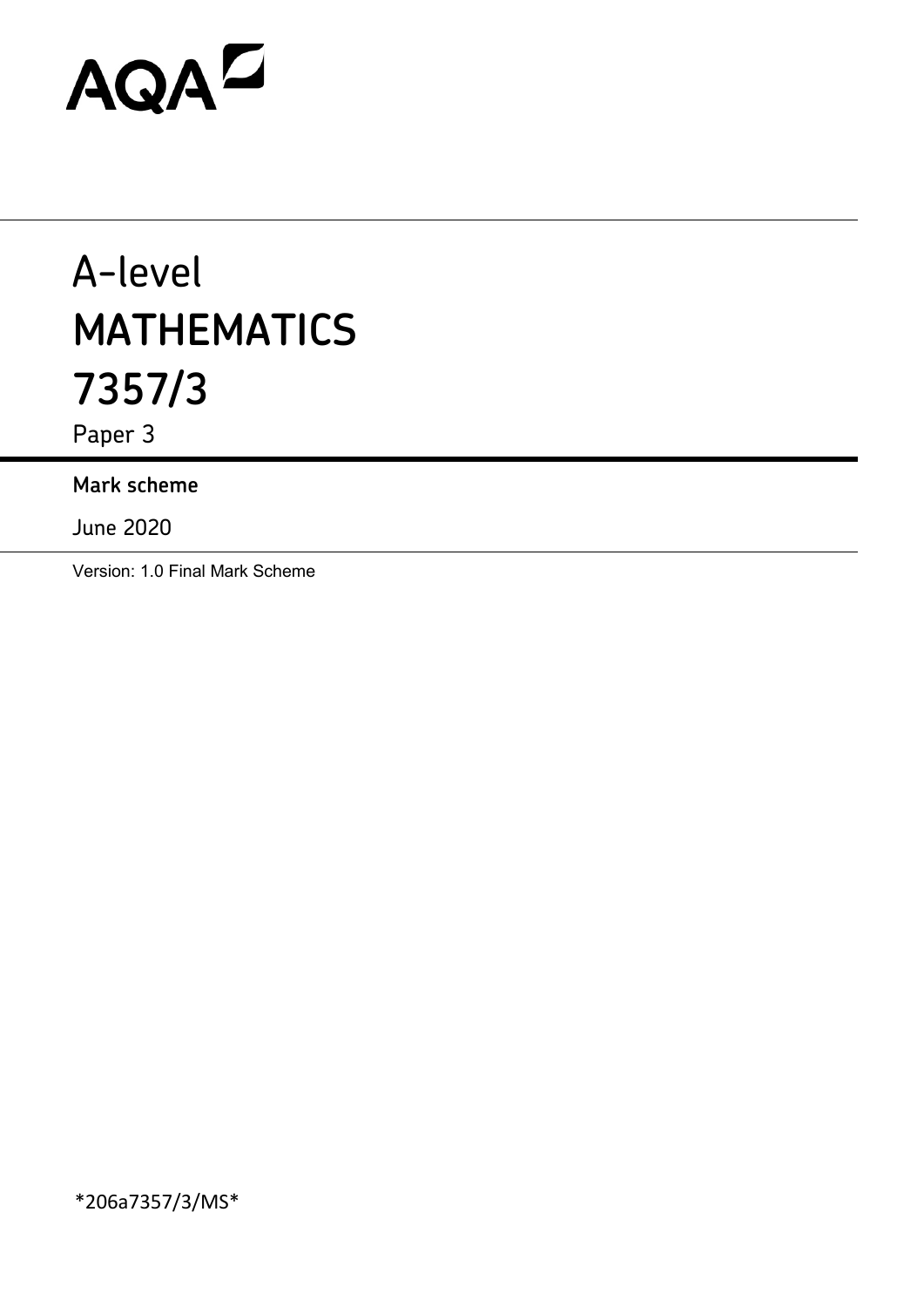Mark schemes are prepared by the Lead Assessment Writer and considered, together with the relevant questions, by a panel of subject teachers. This mark scheme includes any amendments made at the standardisation events which all associates participate in and is the scheme which was used by them in this examination. The standardisation process ensures that the mark scheme covers the students' responses to questions and that every associate understands and applies it in the same correct way. As preparation for standardisation each associate analyses a number of students' scripts. Alternative answers not already covered by the mark scheme are discussed and legislated for. If, after the standardisation process, associates encounter unusual answers which have not been raised they are required to refer these to the Lead Examiner.

It must be stressed that a mark scheme is a working document, in many cases further developed and expanded on the basis of students' reactions to a particular paper. Assumptions about future mark schemes on the basis of one year's document should be avoided; whilst the guiding principles of assessment remain constant, details will change, depending on the content of a particular examination paper.

Further copies of this mark scheme are available from aqa.org.uk

#### **Copyright information**

AQA retains the copyright on all its publications. However, registered schools/colleges for AQA are permitted to copy material from this booklet for their own internal use, with the following important exception: AQA cannot give permission to schools/colleges to photocopy any material that is acknowledged to a third party even for internal use within the centre.

Copyright © 2020 AQA and its licensors. All rights reserved.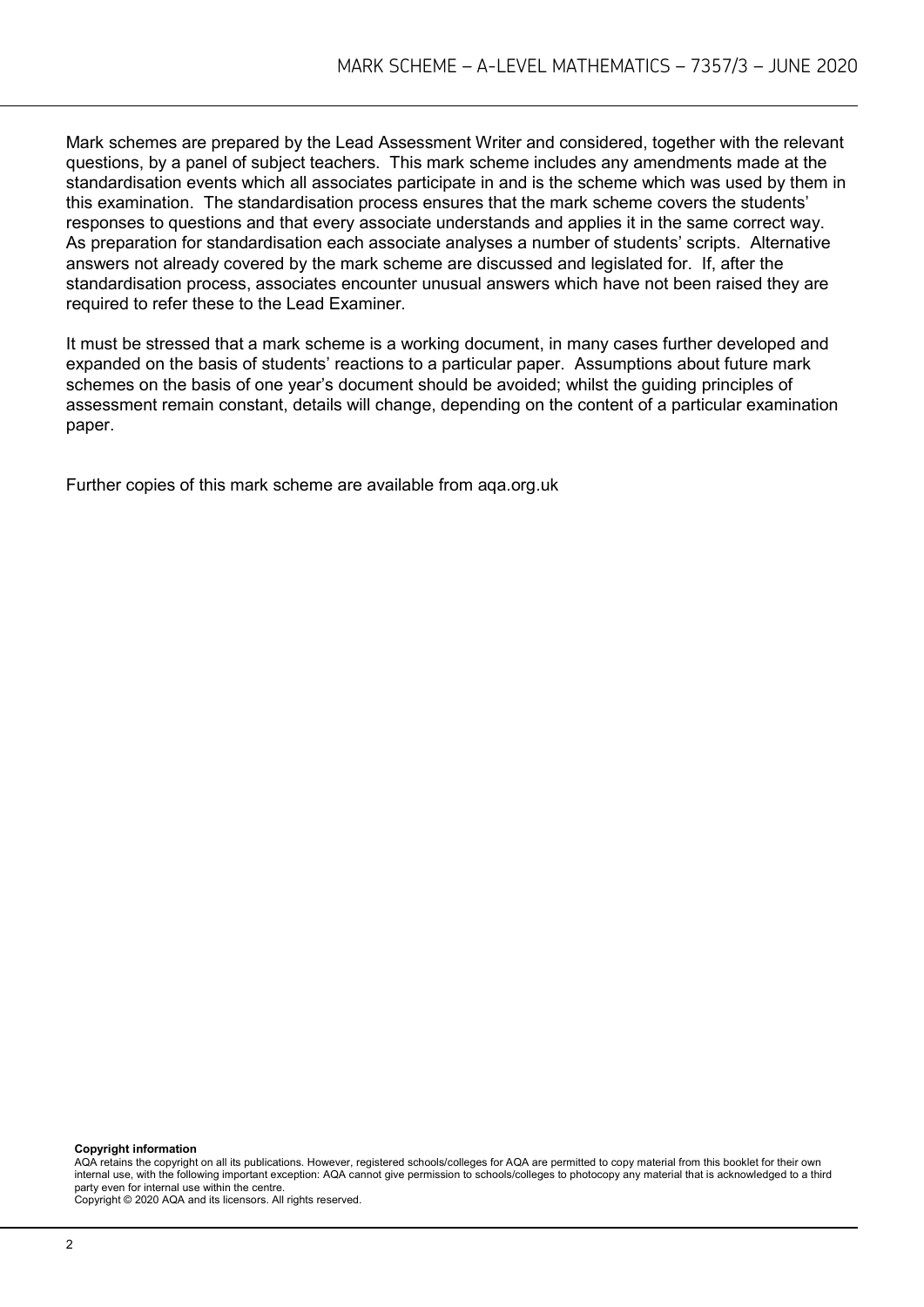# **Mark scheme instructions to examiners**

### **General**

The mark scheme for each question shows:

- the marks available for each part of the question
- the total marks available for the question
- marking instructions that indicate when marks should be awarded or withheld including the principle on which each mark is awarded. Information is included to help the examiner make his or her judgement and to delineate what is creditworthy from that not worthy of credit
- a typical solution. This response is one we expect to see frequently. However credit must be given on the basis of the marking instructions.

If a student uses a method which is not explicitly covered by the marking instructions the same principles of marking should be applied. Credit should be given to any valid methods. Examiners should seek advice from their senior examiner if in any doubt.

#### **Key to mark types**

| м | mark is for method                                            |
|---|---------------------------------------------------------------|
|   | mark is for reasoning                                         |
|   | mark is dependent on M marks and is for accuracy              |
|   | mark is independent of M marks and is for method and accuracy |
|   | mark is for explanation                                       |
|   | follow through from previous incorrect result                 |

#### **Key to mark scheme abbreviations**

| correct answer only                                               |
|-------------------------------------------------------------------|
| correct solution only                                             |
| follow through from previous incorrect result                     |
| Indicates that credit can be given from previous incorrect result |
| anything which falls within                                       |
| anything which rounds to                                          |
| any correct form                                                  |
| answer given                                                      |
| special case                                                      |
| or equivalent                                                     |
| no method shown                                                   |
| possibly implied                                                  |
| ignore subsequent work                                            |
| significant figure(s)                                             |
| decimal place(s)                                                  |
|                                                                   |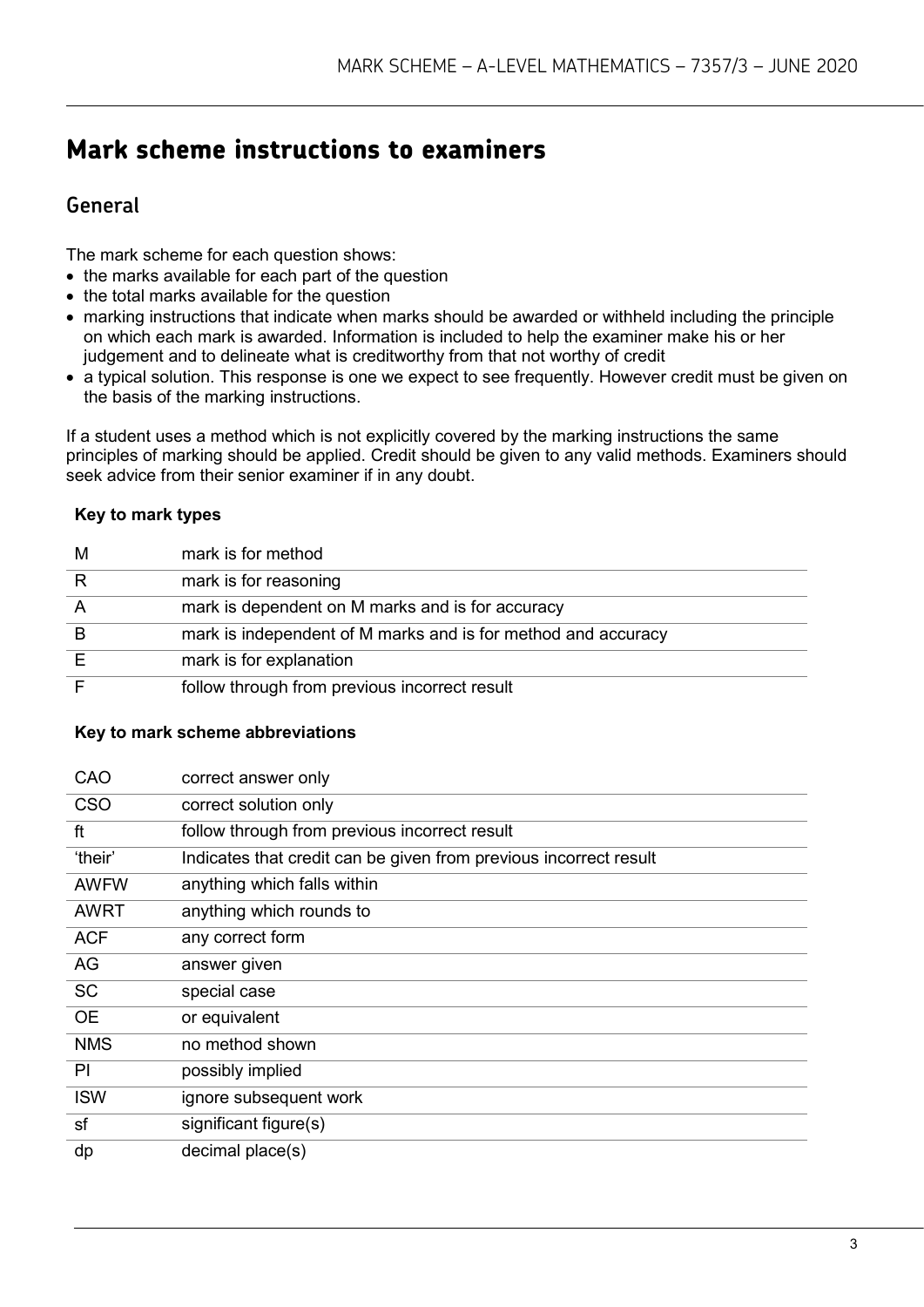# **AS/A-level Maths/Further Maths assessment objectives**

| <b>AO</b> |        | <b>Description</b>                                                                |  |  |  |  |
|-----------|--------|-----------------------------------------------------------------------------------|--|--|--|--|
|           | AO1.1a | Select routine procedures                                                         |  |  |  |  |
| AO1       | AO1.1b | Correctly carry out routine procedures                                            |  |  |  |  |
|           | AO1.2  | Accurately recall facts, terminology and definitions                              |  |  |  |  |
|           | AO2.1  | Construct rigorous mathematical arguments (including proofs)                      |  |  |  |  |
|           | AO2.2a | Make deductions                                                                   |  |  |  |  |
| AO2       | AO2.2b | Make inferences                                                                   |  |  |  |  |
|           | AO2.3  | Assess the validity of mathematical arguments                                     |  |  |  |  |
|           | AO2.4  | Explain their reasoning                                                           |  |  |  |  |
|           | AO2.5  | Use mathematical language and notation correctly                                  |  |  |  |  |
|           | AO3.1a | Translate problems in mathematical contexts into mathematical processes           |  |  |  |  |
|           | AO3.1b | Translate problems in non-mathematical contexts into mathematical processes       |  |  |  |  |
|           | AO3.2a | Interpret solutions to problems in their original context                         |  |  |  |  |
|           | AO3.2b | Where appropriate, evaluate the accuracy and limitations of solutions to problems |  |  |  |  |
| AO3       | AO3.3  | Translate situations in context into mathematical models                          |  |  |  |  |
|           | AO3.4  | Use mathematical models                                                           |  |  |  |  |
|           | AO3.5a | Evaluate the outcomes of modelling in context                                     |  |  |  |  |
|           | AO3.5b | Recognise the limitations of models                                               |  |  |  |  |
|           | AO3.5c | Where appropriate, explain how to refine models                                   |  |  |  |  |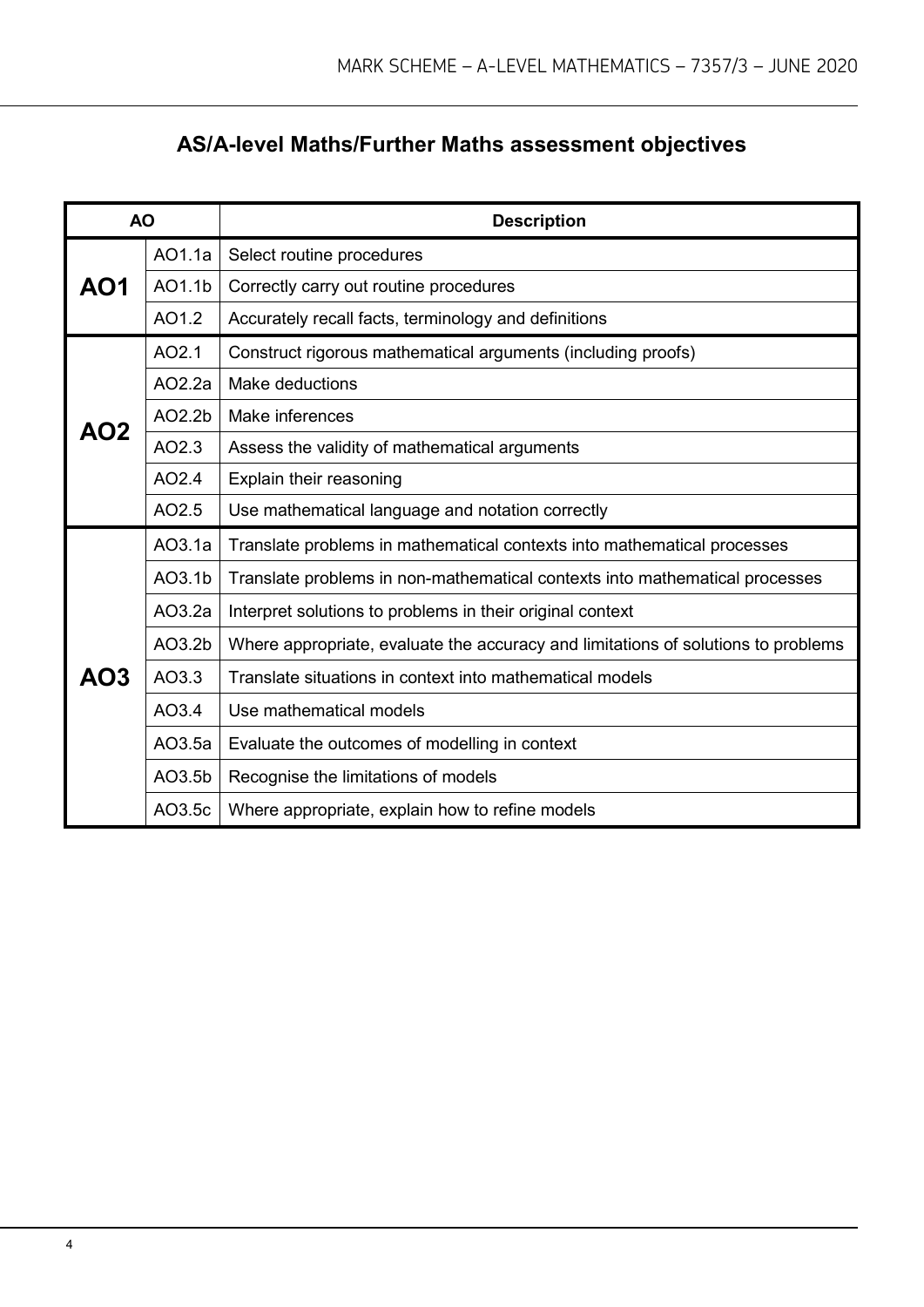Examiners should consistently apply the following general marking principles

#### **No Method Shown**

Where the question specifically requires a particular method to be used, we must usually see evidence of use of this method for any marks to be awarded.

Where the answer can be reasonably obtained without showing working and it is very unlikely that the correct answer can be obtained by using an incorrect method, we must award **full marks**. However, the obvious penalty to students showing no working is that incorrect answers, however close, earn **no marks**.

Where a question asks the student to state or write down a result, no method need be shown for full marks.

Where the permitted calculator has functions which reasonably allow the solution of the question directly, the correct answer without working earns **full marks**, unless it is given to less than the degree of accuracy accepted in the mark scheme, when it gains **no marks**.

#### **Otherwise we require evidence of a correct method for any marks to be awarded.**

#### **Diagrams**

Diagrams that have working on them should be treated like normal responses. If a diagram has been written on but the correct response is within the answer space, the work within the answer space should be marked. Working on diagrams that contradicts work within the answer space is not to be considered as choice but as working, and is not, therefore, penalised.

#### **Work erased or crossed out**

Erased or crossed out work that is still legible and has not been replaced should be marked. Erased or crossed out work that has been replaced can be ignored.

#### **Choice**

When a choice of answers and/or methods is given and the student has not clearly indicated which answer they want to be marked, mark positively, awarding marks for all of the student's best attempts. Withhold marks for final accuracy and conclusions if there are conflicting complete answers or when an incorrect solution (or part thereof) is referred to in the final answer.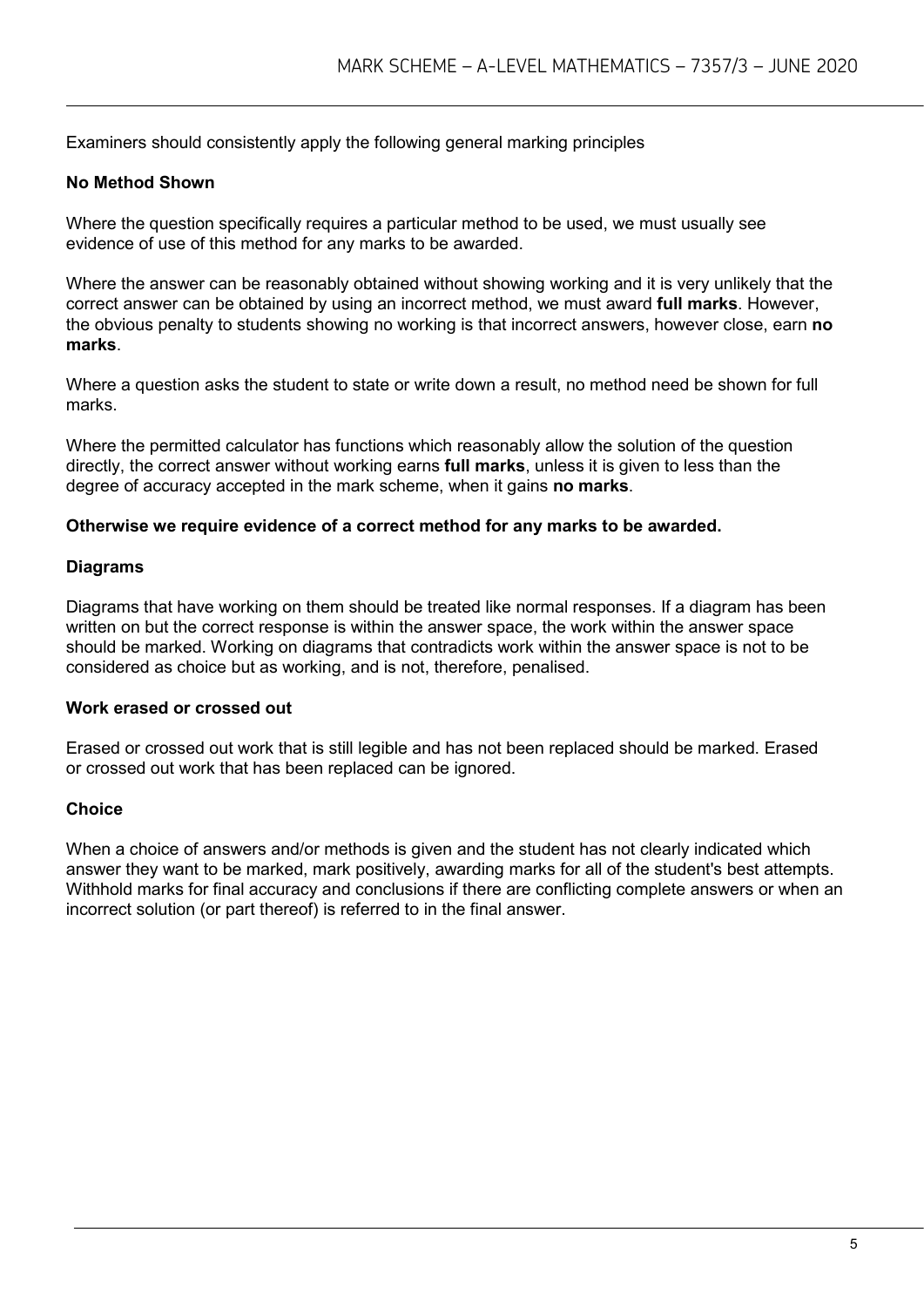| <b>Marking instructions</b> | ΑO   | <b>Marks</b> | <b>Typical solution</b> |
|-----------------------------|------|--------------|-------------------------|
| Circles correct answer      | 2.2a | Β1           |                         |
| <b>Total</b>                |      |              |                         |

| <b>Marking instructions</b> | ΑO  | <b>Marks</b> | <b>Typical solution</b> |
|-----------------------------|-----|--------------|-------------------------|
| Circles correct answer      | .1b | B1           | 10                      |
| <b>Total</b>                |     |              |                         |

| Q           | <b>Marking instructions</b> | <b>AO</b> | <b>Marks</b> | <b>Typical solution</b>        |
|-------------|-----------------------------|-----------|--------------|--------------------------------|
| $\mathbf 3$ | Ticks correct box           | 1.2       | <b>B1</b>    | $\mathcal{Y}$<br>$\mathcal{X}$ |
|             | <b>Total</b>                |           | 1            |                                |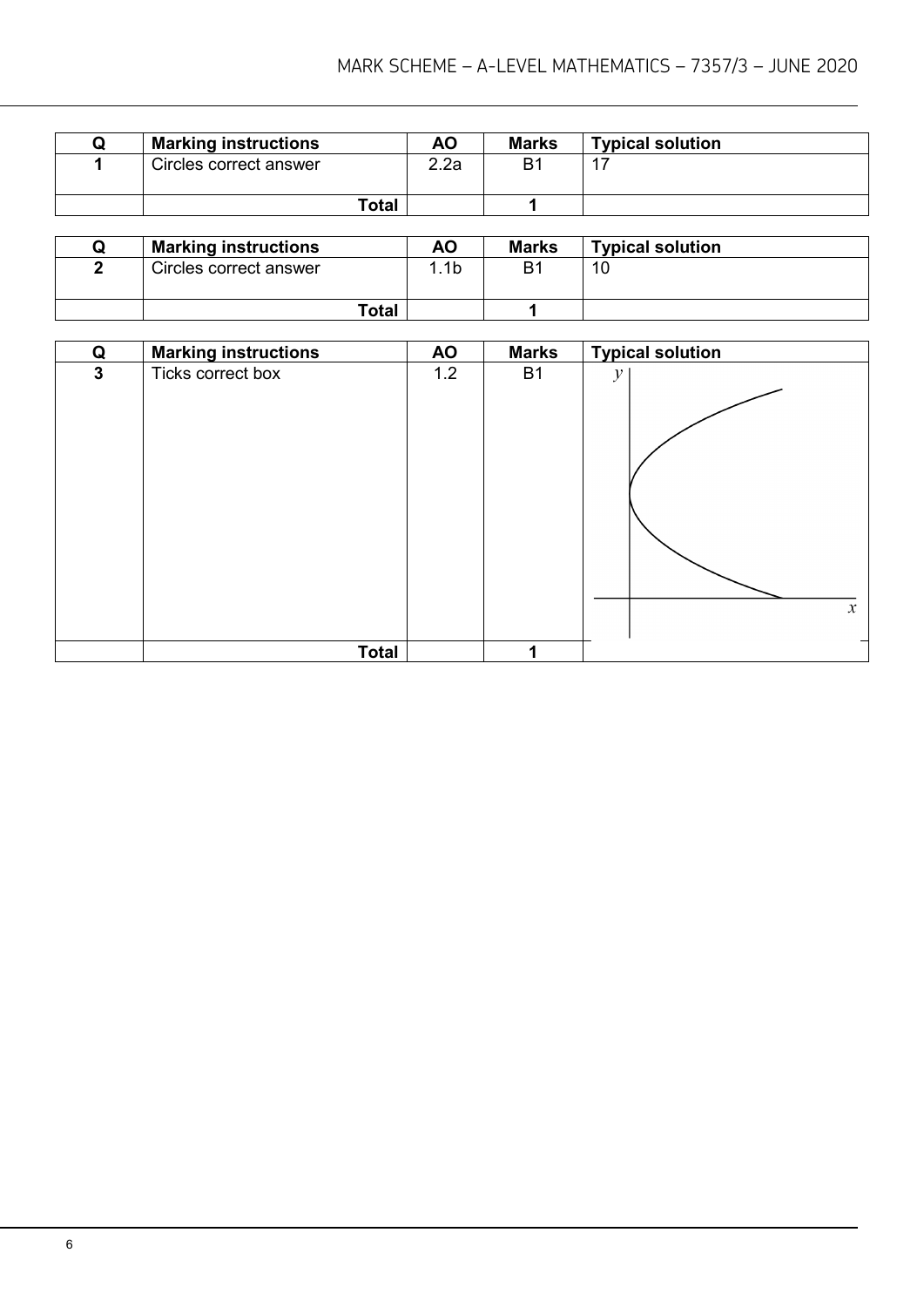| Q        | <b>Marking instructions</b>                                                                                                                                                                                                   | <b>AO</b>        | <b>Marks</b>   | <b>Typical solution</b>                                                                                                                                                       |
|----------|-------------------------------------------------------------------------------------------------------------------------------------------------------------------------------------------------------------------------------|------------------|----------------|-------------------------------------------------------------------------------------------------------------------------------------------------------------------------------|
| 4(a)     | Substitutes $x = 6$ into $p(x)$                                                                                                                                                                                               | 1.1a             | M <sub>1</sub> | $p(6) = 4 \times 6^3 - 15 \times 6^2 - 48 \times 6 - 36$<br>$= 0$                                                                                                             |
|          | Completes reasoned proof by<br>stating $p(6)=0$ and clearly states<br>that this implies that $x - 6$ is a<br>factor                                                                                                           | 2.1              | R <sub>1</sub> | $\therefore x - 6$ is a factor of $p(x)$                                                                                                                                      |
| 4(b)(i)  | Factorises with at least two<br>terms correct<br>or<br>differentiates $p(x)$ with at least<br>two terms correct                                                                                                               | 3.1a             | M <sub>1</sub> | $4x^3 - 15x^2 - 48x - 36 = (x - 6)(4x^2 + 9x + 6)$<br>$b^2 - 4ac = 9^2 - 4 \times 4 \times 6$<br>$=-15$<br>< 0<br>$\therefore$ 4x <sup>2</sup> + 9x + 6 = 0 has no real roots |
|          | Obtains fully correct quadratic<br>factor<br>or<br>obtains fully correct derivative                                                                                                                                           | 1.1 <sub>b</sub> | A <sub>1</sub> | Hence $p(x)=0$ has exactly one<br>real root.                                                                                                                                  |
|          | Calculates their discriminant<br>or<br>sets their quadratic $= 0$ or<br>sketches their quadratic<br>PI concluding no real root<br>or<br>sets their derivative $= 0$ and<br>obtains their turning points $(x, y)$<br><b>OE</b> | 1.1a             | M <sub>1</sub> |                                                                                                                                                                               |
|          | States $-15 < 0$ and concludes<br>reasoned argument OE<br>or<br>states roots are non-real roots<br>and concludes reasoned<br>argument<br>or<br>states correct turning points and<br>concludes reasoned argument               | 2.1              | R <sub>1</sub> |                                                                                                                                                                               |
| 4(b)(ii) | States coordinates of point of<br>intersection                                                                                                                                                                                | 1.1 <sub>b</sub> | <b>B1</b>      | (6, 0)                                                                                                                                                                        |
|          | <b>Total</b>                                                                                                                                                                                                                  |                  | $\overline{7}$ |                                                                                                                                                                               |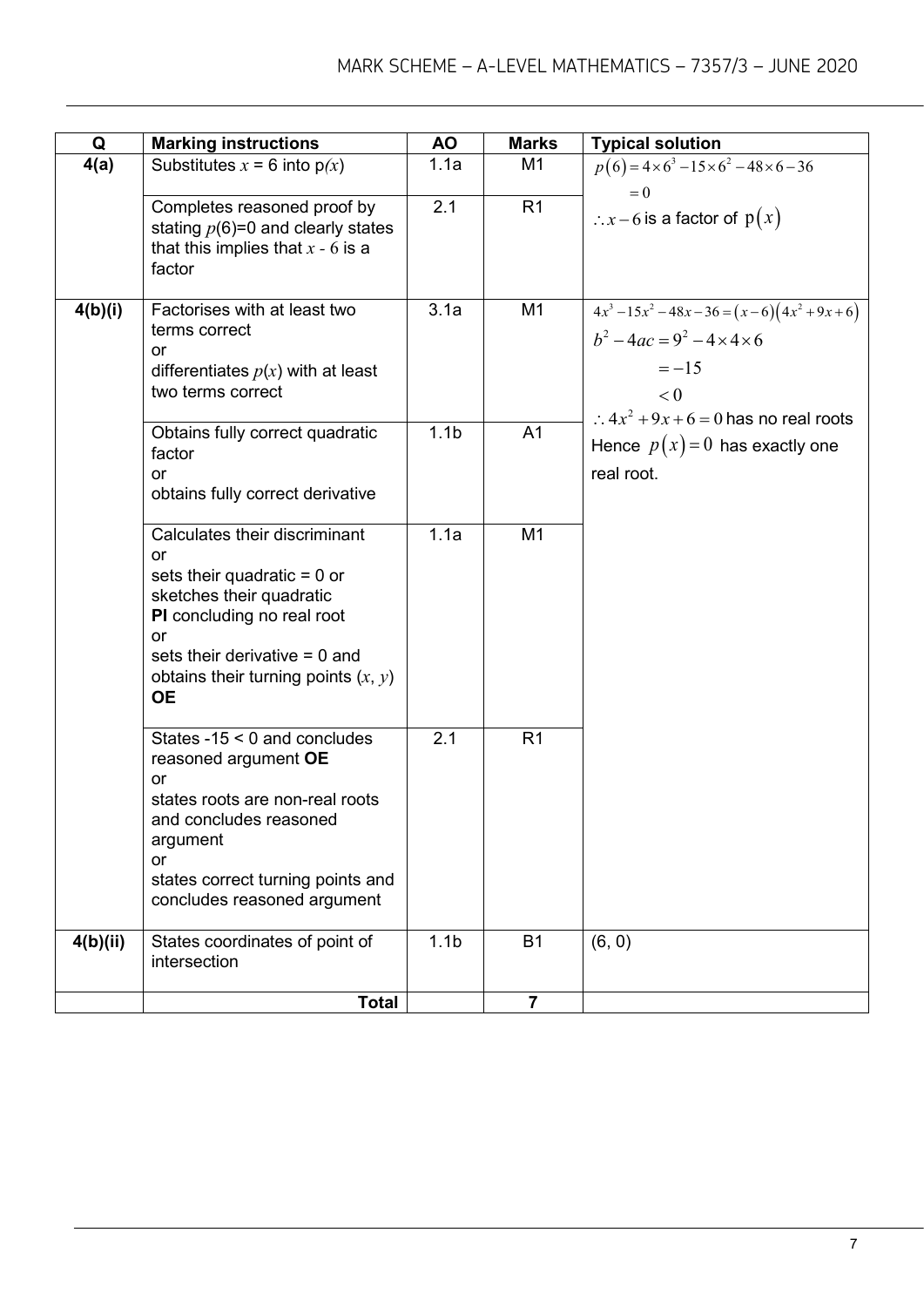| Q    | <b>Marking instructions</b>                                                                                                                                                             | ΑO               | <b>Marks</b>   | <b>Typical solution</b>                                             |
|------|-----------------------------------------------------------------------------------------------------------------------------------------------------------------------------------------|------------------|----------------|---------------------------------------------------------------------|
| 5(a) | Substitutes $t = 15.9$ hours and                                                                                                                                                        | 3.4              | M1             |                                                                     |
|      | $N = \frac{N_0}{I}$ in the model to find k                                                                                                                                              |                  |                | $\frac{N_0}{2} = N_0 e^{-15.9k}$                                    |
|      |                                                                                                                                                                                         |                  |                | $k = 0.0436$                                                        |
|      | <b>OE</b>                                                                                                                                                                               |                  |                | $0.1 = e^{-0.0436t}$                                                |
|      | <b>PI</b> by correct value of $k$                                                                                                                                                       |                  |                | $t = 52.8$ hours                                                    |
|      | Obtains correct $k$<br><b>AWFW</b> [0.043, 0.044] or<br>ln(0.5)<br>15.9                                                                                                                 | 1.1 <sub>b</sub> | A <sub>1</sub> | $t = 2.2$ days                                                      |
|      | Substitutes their value of $k$ and<br>$N = 0.1 N_0$ in the model to find t                                                                                                              | 3.4              | M <sub>1</sub> |                                                                     |
|      | <b>OE</b>                                                                                                                                                                               |                  |                |                                                                     |
|      | Solves their equation correctly<br>to find their $t$<br><b>AWFW</b> [52.3, 53.6] if correct $k$<br>used                                                                                 | 1.1a             | M <sub>1</sub> |                                                                     |
|      | Obtains correct $t$ in days<br><b>AWRT</b> 2.2 days<br>Accept [2 days 4 hours, 2 days<br>6 hours] or 3 days<br>Condone 2 days if 2.2 days<br>seen                                       | 3.2a             | A <sub>1</sub> |                                                                     |
| 5(b) | Substitutes $t = 24x7$ or 168 and<br>their value of $k$ in the model.<br>Condone omission of N or $N_0$ or<br>use of $N_0$ = 1 or 100<br>PI by [0.000616, 0.00073] or<br>correct answer | 3.4              | M1             | $N = N_0 e^{-0.0436 \times 168}$<br>$N_0 \times 0.000658$<br>0.066% |
|      | Obtains correct percentage<br>AWFW [0.0616, 0.073]<br><b>ISW</b>                                                                                                                        | 3.2a             | A <sub>1</sub> |                                                                     |
| 5(c) | Gives a sensible reason relating<br>continuous model for discrete<br>data OE                                                                                                            | 3.2 <sub>b</sub> | E1             | The model is continuous but the<br>number of atoms is discrete      |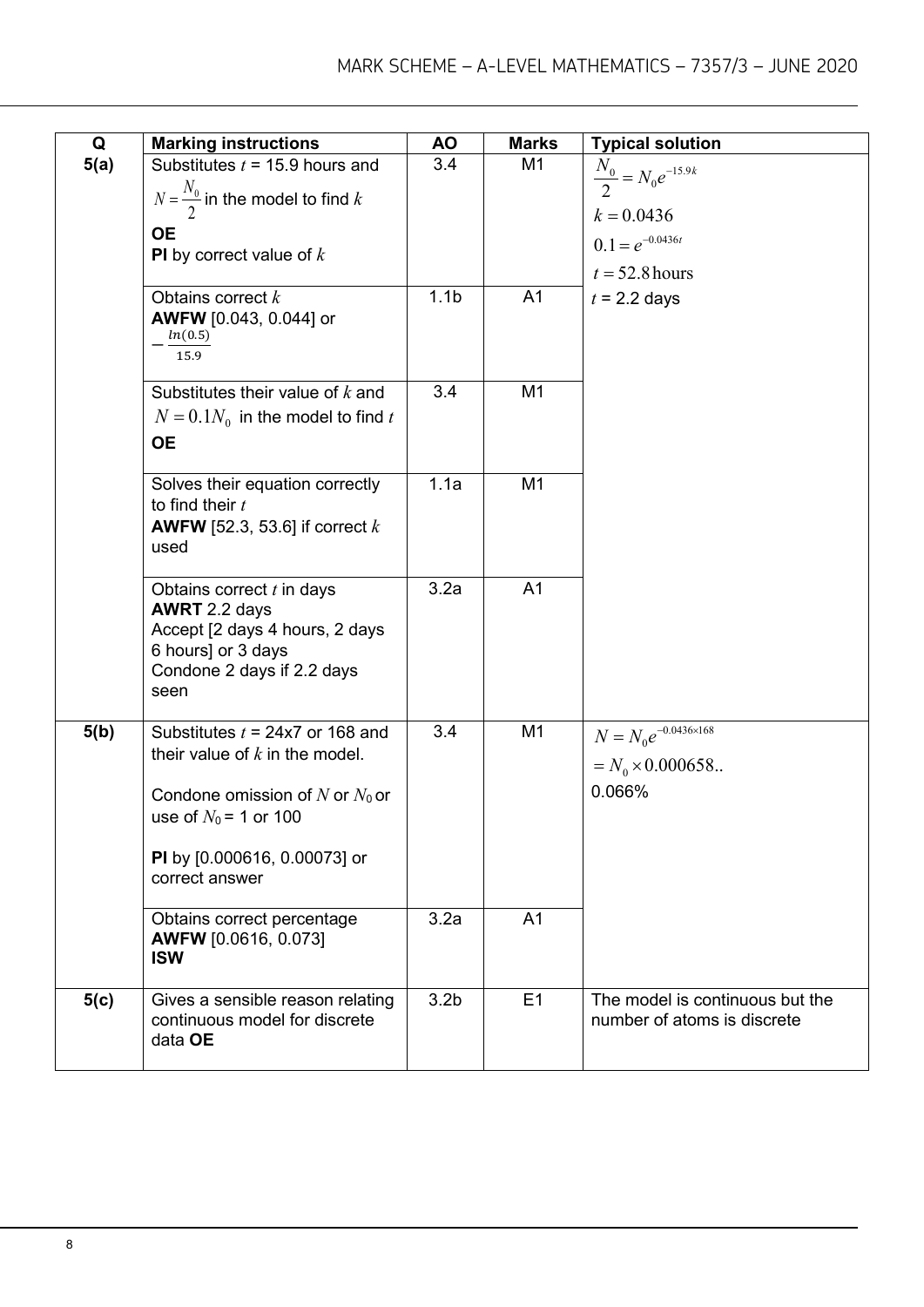| 5(d) | Explains that the number of<br>atoms will eventually become<br>small<br>or<br>explains that the model will<br>eventually predict less than one<br>atom but never zero atoms OE | 3.5a | E1 | As $t$ gets large the number of<br>atoms predicted by the model will<br>become small so the model will no<br>longer be accurate. |
|------|--------------------------------------------------------------------------------------------------------------------------------------------------------------------------------|------|----|----------------------------------------------------------------------------------------------------------------------------------|
|      | Total                                                                                                                                                                          |      | 9  |                                                                                                                                  |

| Q    | <b>Marking instructions</b>                                                                                                                                                                                                                                                                                      | <b>AO</b>        | <b>Marks</b>   | <b>Typical solution</b>       |
|------|------------------------------------------------------------------------------------------------------------------------------------------------------------------------------------------------------------------------------------------------------------------------------------------------------------------|------------------|----------------|-------------------------------|
| 6(a) | Sketches correct shape with<br>graph reflected in the $y$ -axis                                                                                                                                                                                                                                                  | 1.1a             | M <sub>1</sub> | $(-2, 6)$                     |
|      | Labels all four points correctly<br>Condone omission of (0, 2)                                                                                                                                                                                                                                                   | 1.1 <sub>b</sub> | A <sub>1</sub> | (0, 2)<br>(1, 0)<br>$(2, -2)$ |
| 6(b) | Calculates or labels at least two<br>points of (2, 8), (0, 0), (-1, -4) or<br>$(-2, -8)$ correctly                                                                                                                                                                                                               | 3.1a             | M1             | (2, 8)                        |
|      | Sketches correct graph and<br>labels all four points correctly<br>Condone omission of (0,0) or<br>$(-1, -4)$ or both                                                                                                                                                                                             | 1.1 <sub>b</sub> | A <sub>1</sub> | (0, 0)<br>$(-2, -8)$          |
| 6(c) | Calculates or obtains gradient 2<br>for between $x = -2$ and $x = 2$<br><b>PI</b> by line $y = 2$<br>or<br>calculates or obtains gradient 0<br>when $x < -2$ or when $x > 2$<br>PI by explaining gradient when<br>$x < -2$ or $x > 2$ is zero or by<br>drawing visible solid horizontal<br>lines on the $x$ axis | 1.1 <sub>b</sub> | <b>B1</b>      | $\overline{2}$<br>2<br>$-2$   |
|      | Draws a horizontal line on the<br>positive $y$ -axis between<br>$x = -2$ and $x = 2$ without<br>extension<br>Ignore any other lines if drawn                                                                                                                                                                     | 1.1a             | M1             |                               |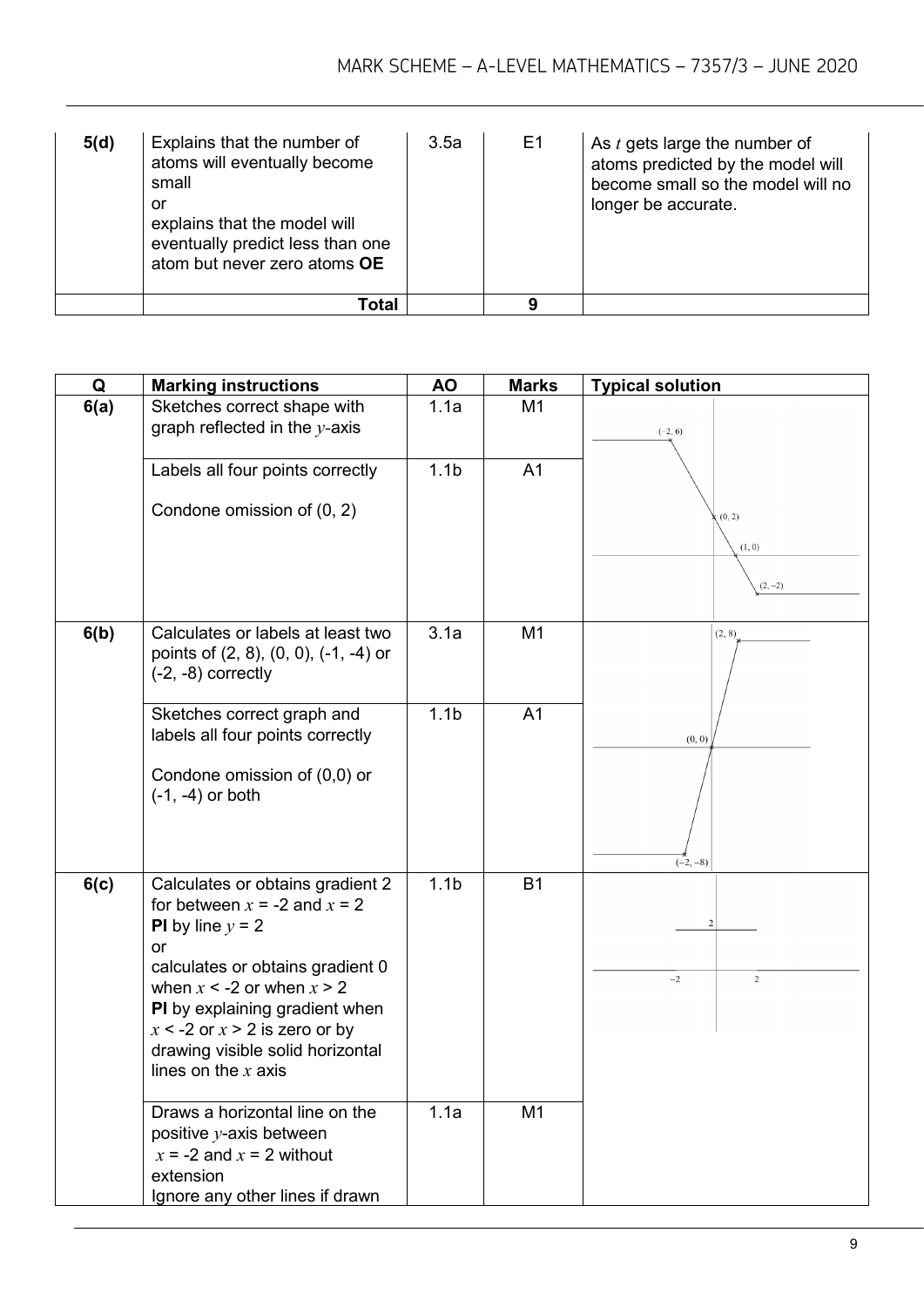| Draws correct two solid                  | 1.1 <sub>b</sub>                                                                                                                                                                                                                                                                                                                                                         | A1F |
|------------------------------------------|--------------------------------------------------------------------------------------------------------------------------------------------------------------------------------------------------------------------------------------------------------------------------------------------------------------------------------------------------------------------------|-----|
| <b>horizontal lines</b> on the $x$ -axis |                                                                                                                                                                                                                                                                                                                                                                          |     |
|                                          |                                                                                                                                                                                                                                                                                                                                                                          |     |
|                                          |                                                                                                                                                                                                                                                                                                                                                                          |     |
|                                          |                                                                                                                                                                                                                                                                                                                                                                          |     |
|                                          |                                                                                                                                                                                                                                                                                                                                                                          |     |
|                                          |                                                                                                                                                                                                                                                                                                                                                                          |     |
|                                          |                                                                                                                                                                                                                                                                                                                                                                          |     |
|                                          |                                                                                                                                                                                                                                                                                                                                                                          |     |
|                                          |                                                                                                                                                                                                                                                                                                                                                                          |     |
|                                          |                                                                                                                                                                                                                                                                                                                                                                          |     |
|                                          |                                                                                                                                                                                                                                                                                                                                                                          |     |
|                                          |                                                                                                                                                                                                                                                                                                                                                                          |     |
|                                          |                                                                                                                                                                                                                                                                                                                                                                          |     |
|                                          |                                                                                                                                                                                                                                                                                                                                                                          |     |
|                                          |                                                                                                                                                                                                                                                                                                                                                                          | 7   |
|                                          | up to $(-2, 0)$ and from $(2, 0)$ and<br>their horizontal line $y = 2$<br>between $x = -2$ and $x = 2$<br>Accept explanation that gradient<br>for $x < -2$ and $x > 2$ is zero if no<br>solid horizontal lines are drawn<br>on the x-axis<br>Do not accept solid vertical lines<br>at $x = -2$ or $x = 2$<br>Follow through their value of<br>positive gradient<br>Total |     |

| Q       | <b>Marking instructions</b>                                                                                                                                                                                                                                 | <b>AO</b>        | <b>Marks</b>   | <b>Typical solution</b>                                                                                                                      |
|---------|-------------------------------------------------------------------------------------------------------------------------------------------------------------------------------------------------------------------------------------------------------------|------------------|----------------|----------------------------------------------------------------------------------------------------------------------------------------------|
| 7(a)    | Substitutes $r = 2$ into given<br>formula and writes out either $n!$<br>or $(n-2)!$ correctly up to at least<br>three terms<br>Accept $n! = n \times (n-1) \times (n-2)!$ or<br>$(n-2)! = (n-2) \times (n-3) \times (n-4)!$<br>Condone omission of brackets | 1.1a             | M <sub>1</sub> | ${}^{n}C_{2} = \frac{n!}{2!(n-2)!}$<br>$=\frac{n\times(n-1)\times(n-2)\times}{2\times(n-2)\times}$<br>$=\frac{n(n-1)}{2}$                    |
|         | Completes reasoned argument,<br>eliminating common factors<br>correctly leading to the correct<br>form<br>Must see $\frac{n\times(n-1)}{2}$ AG                                                                                                              | 2.1              | R <sub>1</sub> |                                                                                                                                              |
| 7(b)(i) | Simplifies to obtain ${}^nC_4$ as<br>$\frac{2n(n-1)(n-2)(n-3)}{4!}$ or better                                                                                                                                                                               | 1.1 <sub>b</sub> | <b>B1</b>      | $2x^n C_4 = 51x^n C_2$<br>$\frac{2 n!}{4!(n-4)!} = \frac{51 n(n-1)}{2}$                                                                      |
|         | Writes ${}^nC_4$ and ${}^nC_2$ in terms of n<br>and forms an equation using<br>$2x^n C_1 = 51x^n C_2$<br>Allow ${}^nC_4 = \frac{2 n!}{4!(n-4)!}$ or<br>$\frac{2n(n-1)(n-2)(n-3)}{4!}$ or<br>${}^{n}C_{2} = \frac{n!}{2!(n-2)!}$                             | 3.1a             | M <sub>1</sub> | $\frac{2n(n-1)(n-2)(n-3)}{4!} = \frac{51 \times n \times (n-1)}{2}$<br>$\frac{(n-2)(n-3)}{6}$ = 51<br>$n^2-5n+6=306$<br>$n^2 - 5n - 300 = 0$ |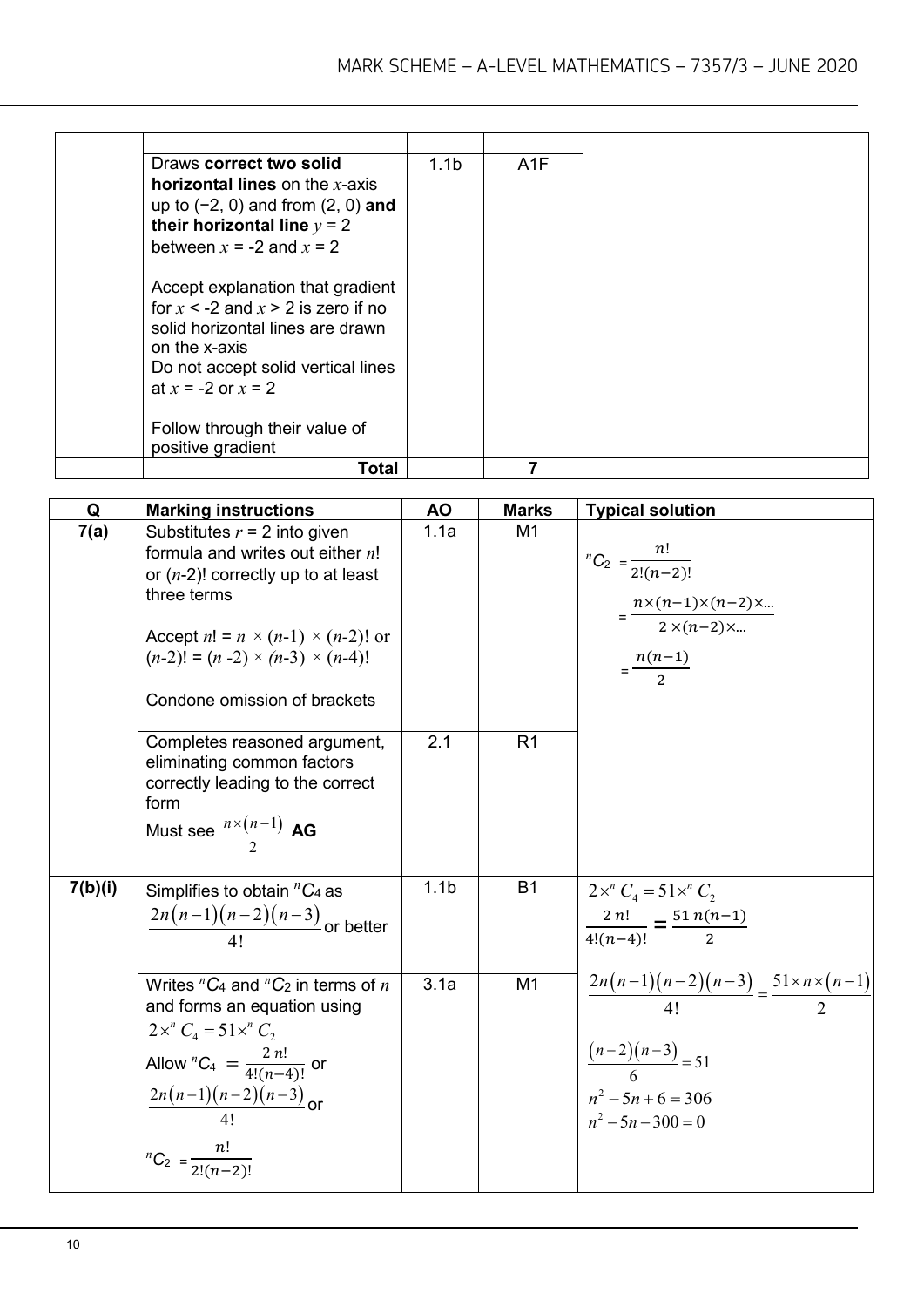|          | Completes reasoned argument<br>to obtain given result<br>Must see $\frac{(n-2)(n-3)}{2} = 51$ or<br>6<br>$(n-2)$ $(n-3)$ = 306 <b>OE</b><br><b>AG</b> | 2.1  | R <sub>1</sub> |                                                |
|----------|-------------------------------------------------------------------------------------------------------------------------------------------------------|------|----------------|------------------------------------------------|
| 7(b)(ii) | Obtains at least one correct<br>solution to the equation<br>$n^2 - 5n - 300 = 0$<br><b>PI</b> by correct answer                                       | 1.1a | M1             | $n = -15$ or 20<br>since $n > 0$ , so $n = 20$ |
|          | States $n = 20$                                                                                                                                       | 3.2a | A1             |                                                |
|          | <b>Total</b>                                                                                                                                          |      |                |                                                |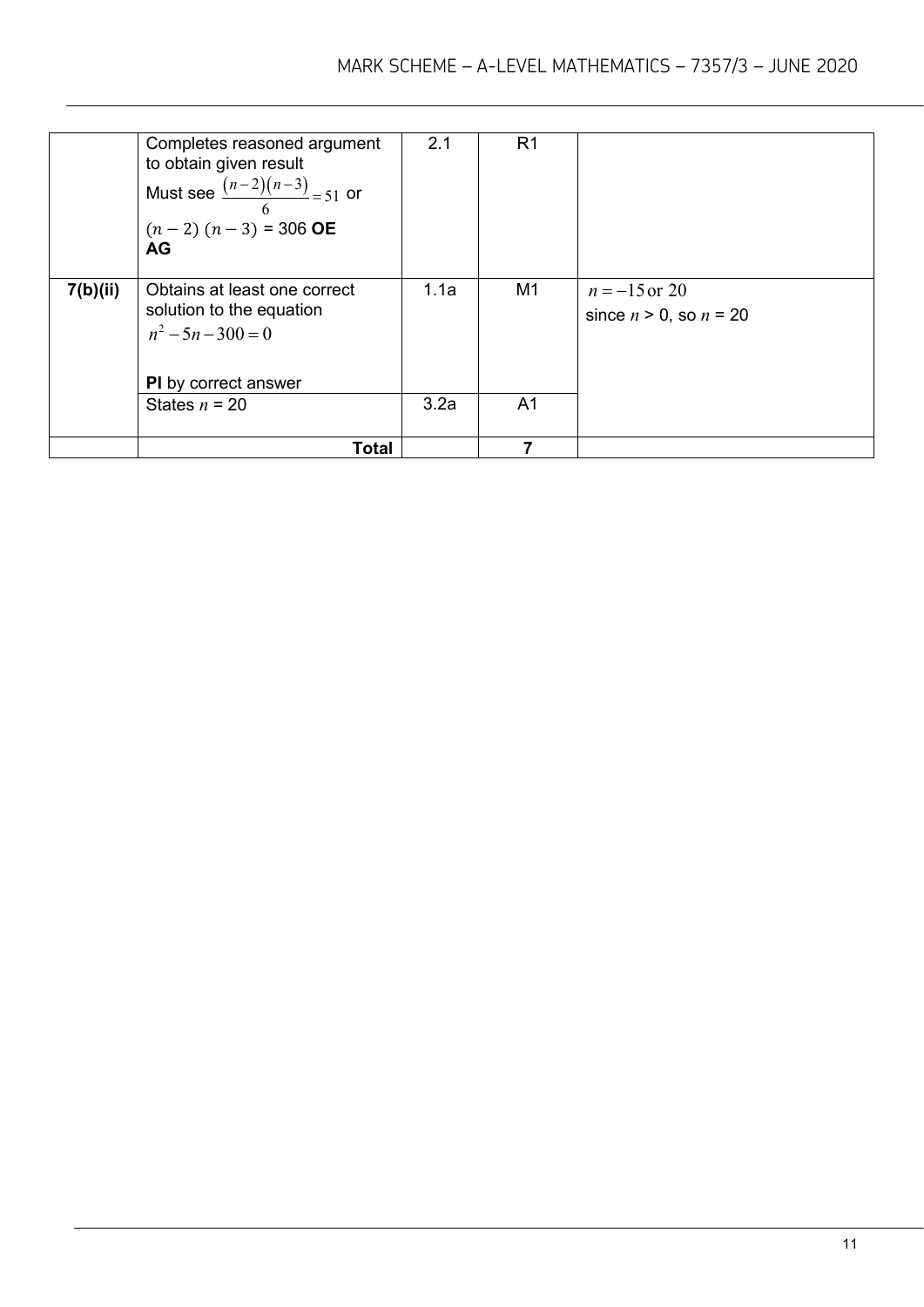| Q        | <b>Marking instructions</b>               | AO               | <b>Marks</b>     | <b>Typical solution</b>                            |
|----------|-------------------------------------------|------------------|------------------|----------------------------------------------------|
| 8(a)     | Forms an equation for sum to              | 1.1a             | M1               | $ar = 18$                                          |
|          | infinity or 2 <sup>nd</sup> term          |                  |                  |                                                    |
|          | PI by correct answer                      |                  |                  | $\frac{a}{1-r} = 96$                               |
|          | Obtains both correct equations            | 1.1 <sub>b</sub> | A <sub>1</sub>   |                                                    |
|          |                                           |                  |                  | $r - r^2 = \frac{18}{96}$                          |
|          | Solves their two equations to             | 3.1a             | M <sub>1</sub>   |                                                    |
|          | find two values of $a$ or $r$             |                  |                  | $r = \frac{1}{4}$ or $\frac{3}{4}$                 |
|          | <b>PI</b> by correct values of $a$ or $r$ |                  |                  |                                                    |
|          |                                           |                  |                  | $a = 72$ or 24                                     |
|          | Obtains two correct values of             | 1.1 <sub>b</sub> | A <sub>1</sub>   |                                                    |
|          | $a=72$ or 24                              |                  |                  |                                                    |
|          | or                                        |                  |                  | Since $a < 30$                                     |
|          | obtains two correct values of             |                  |                  | $r = \frac{3}{4}$                                  |
|          | $r = \frac{1}{4}$ or $\frac{3}{4}$        |                  |                  |                                                    |
|          |                                           |                  |                  | $a = 24$                                           |
|          | Deduces correct pair of $a$ and $r$       | 2.2a             | A <sub>1</sub> F |                                                    |
|          |                                           |                  |                  |                                                    |
|          | Follow through their values of $a$        |                  |                  |                                                    |
|          | and $r$                                   |                  |                  |                                                    |
|          | Must have one value of $a > 30$           |                  |                  |                                                    |
|          |                                           |                  |                  |                                                    |
| 8(b)(i)  | Substitutes their $a$ and $r$ into the    | 1.1 <sub>b</sub> | B <sub>1</sub> F |                                                    |
|          | expression $u_n = ar^{n-1}$               |                  |                  | $u_n = 24 \times \left(\frac{3}{4}\right)^{n-1}$   |
|          |                                           |                  |                  |                                                    |
|          | Writes their $a$ or $r$ in terms of       | 3.1a             | M <sub>1</sub>   | = $3 \times 2^3 \times \frac{3^{n-1}}{2^{2(n-1)}}$ |
|          | prime numbers fully                       |                  |                  |                                                    |
|          |                                           |                  |                  |                                                    |
|          | Deduces that $a = 24$ can be              | 2.2a             | A <sub>1</sub>   | $=\frac{3\times3^{n-1}}{2^{-3}\times2^{2(n-1)}}$   |
|          | written as $2^3 \times 3$ and             |                  |                  |                                                    |
|          |                                           |                  |                  | $=\frac{3^n}{2^{2n-5}}$                            |
|          | $r = \frac{3}{4}$ as $\frac{3}{2^2}$      |                  |                  |                                                    |
|          |                                           |                  |                  |                                                    |
|          | PI by expressing all terms in             |                  |                  |                                                    |
|          | powers of 2 and 3                         |                  |                  |                                                    |
|          |                                           |                  |                  |                                                    |
|          | Completes reasoned argument               | 2.1              | R1               |                                                    |
|          | by expressing all terms in                |                  |                  |                                                    |
|          | powers of 2 and 3 and simplifies          |                  |                  |                                                    |
|          | to show required result<br><b>AG</b>      |                  |                  |                                                    |
|          |                                           |                  |                  |                                                    |
| 8(b)(ii) | Applies logarithmic subtraction           | 1.1a             | M <sub>1</sub>   |                                                    |
|          | or addition law correctly                 |                  |                  |                                                    |
|          |                                           |                  |                  |                                                    |
|          | Applies logarithmic power law to          | 1.1a             | M <sub>1</sub>   |                                                    |
|          | obtain either $n \log_3 3$ or             |                  |                  |                                                    |
|          | $(2n-5)$ log <sub>3</sub> 2               |                  |                  |                                                    |
|          |                                           |                  |                  |                                                    |
|          | Condone omission of brackets              |                  |                  |                                                    |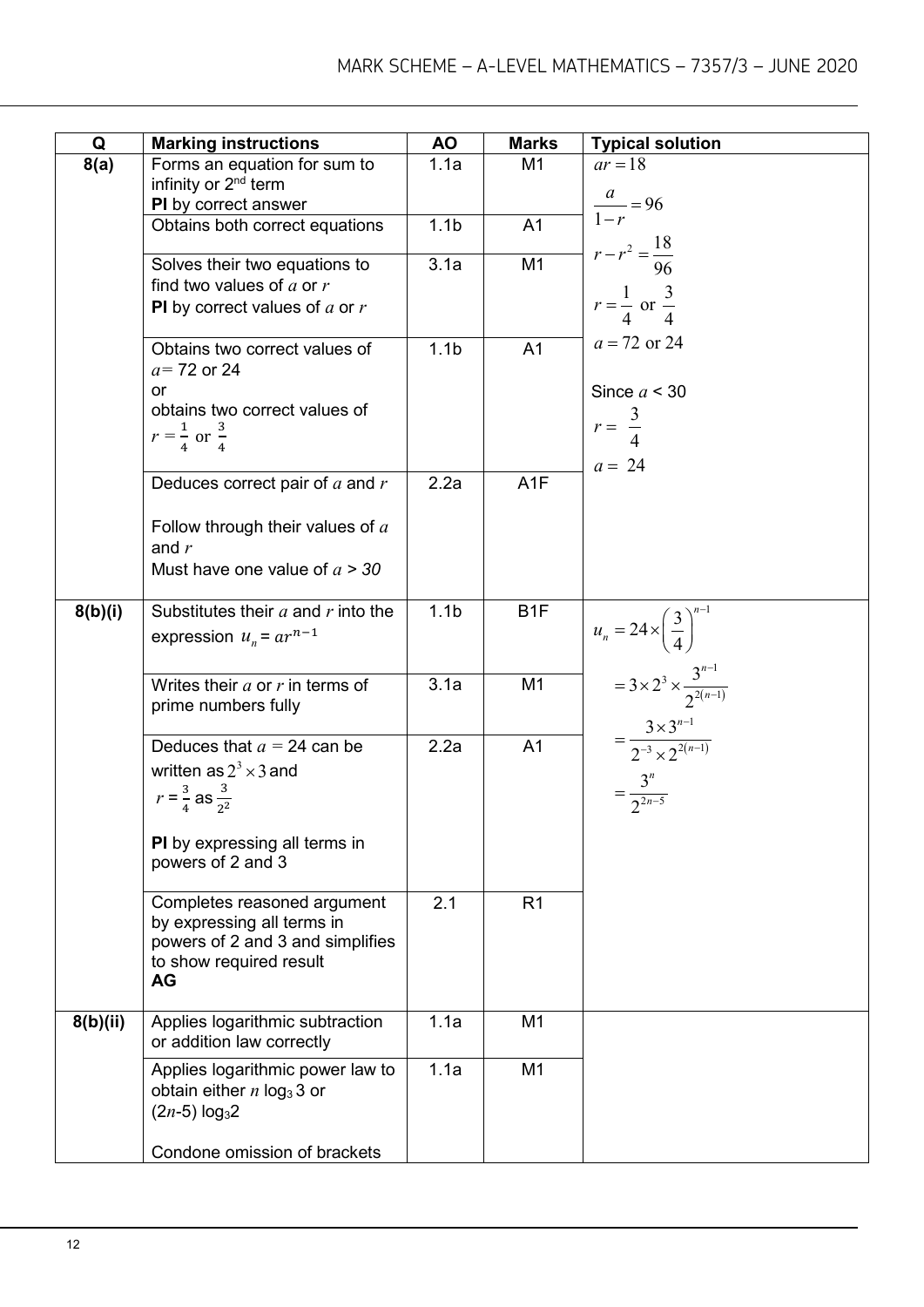| Completes reasoned argument<br>by using $n \log_3 3$ and<br>$(2n-5)$ log <sub>3</sub> 2 to show required<br>result<br><b>AG</b><br>Do not allow recovery of omitted<br>brackets | 2.1 | R <sub>1</sub> | <sup>1</sup> $\log_3 u_n = \log_3 \frac{3^n}{2^{2n-5}}$<br>$=$ $\log_3 3^n - \log_3 2^{2n-5}$<br>$= n - (2n - 5) \log_3 2$<br>$= n + (5-2n) \log_3 2$<br>$= n - 2n \log_3 2 + 5 \log_3 2$<br>$= n(1-2\log_3 2) + 5\log_3 2$ |
|---------------------------------------------------------------------------------------------------------------------------------------------------------------------------------|-----|----------------|-----------------------------------------------------------------------------------------------------------------------------------------------------------------------------------------------------------------------------|
| Total                                                                                                                                                                           |     | 12             |                                                                                                                                                                                                                             |

| Q    | <b>Marking Instructions</b>                                                                                                                                                                                                                                                                                              | <b>AO</b>        | <b>Marks</b>   | <b>Typical Solution</b>                                                                                                                                                  |
|------|--------------------------------------------------------------------------------------------------------------------------------------------------------------------------------------------------------------------------------------------------------------------------------------------------------------------------|------------------|----------------|--------------------------------------------------------------------------------------------------------------------------------------------------------------------------|
| 9(a) | Uses $\csc2\theta = \frac{1}{\sin 2\theta}$ and                                                                                                                                                                                                                                                                          | 1.2              | <b>B1</b>      | $\frac{1}{\sin 2\theta} + \frac{\cos 2\theta}{\sin 2\theta}$                                                                                                             |
|      | $\cot 2\theta = \frac{\cos 2\theta}{\sin 2\theta}$                                                                                                                                                                                                                                                                       |                  |                | $=\frac{1+\cos 2\theta}{\cos \theta}$<br>$\sin 2\theta$                                                                                                                  |
|      | Uses the identity for<br>$sin2\theta = 2sin\theta cos\theta$ or an identity<br>for $cos2\theta = cos^2\theta - sin^2\theta$ or<br>$2\cos^2\theta - 1$ or $1 - 2\sin^2\theta$ to<br>commence proof                                                                                                                        | 2.1              | M1             | $=\frac{1+\cos^2\theta-\sin^2\theta}{2\sin\theta\cos\theta}$<br>$=$ $\frac{2\cos^2\theta}{\sin^2\theta}$<br>$2 \sin \theta cos \theta$                                   |
|      | Uses the identities for sin2 $\theta$ and<br>$cos2\theta$ in correct proof                                                                                                                                                                                                                                               | 1.1 <sub>b</sub> | A <sub>1</sub> | $=\frac{cos\theta}{sin\theta}=cot\theta$                                                                                                                                 |
|      | Completes a reasoned<br>argument leading to a single<br>trigonometric fraction to prove<br>given identity<br><b>AG</b>                                                                                                                                                                                                   | 2.1              | R1             |                                                                                                                                                                          |
| 9(b) | Deduces that when $\cos \theta = 0$<br>then cot $\theta$ is defined/zero/exists<br>on LHS but cosec20 or cot20 or<br>$\frac{1}{2\sin\theta\cos\theta}$ or $\frac{1}{\sin 2\theta}$ is undefined on<br><b>RHS</b><br>or<br>deduces that LHS is defined but<br>RHS is undefined<br>Must compare both LHS and<br><b>RHS</b> | 2.2a             | E1             | When $\cos \theta = 0$ the value of<br>$\cot \theta = 0$ on LHS but because the<br>value of $sin2\theta = 0$ , cosec2 $\theta$ and<br>$cot2\theta$ are undefined on RHS. |
|      | <b>Total</b>                                                                                                                                                                                                                                                                                                             |                  | 5              |                                                                                                                                                                          |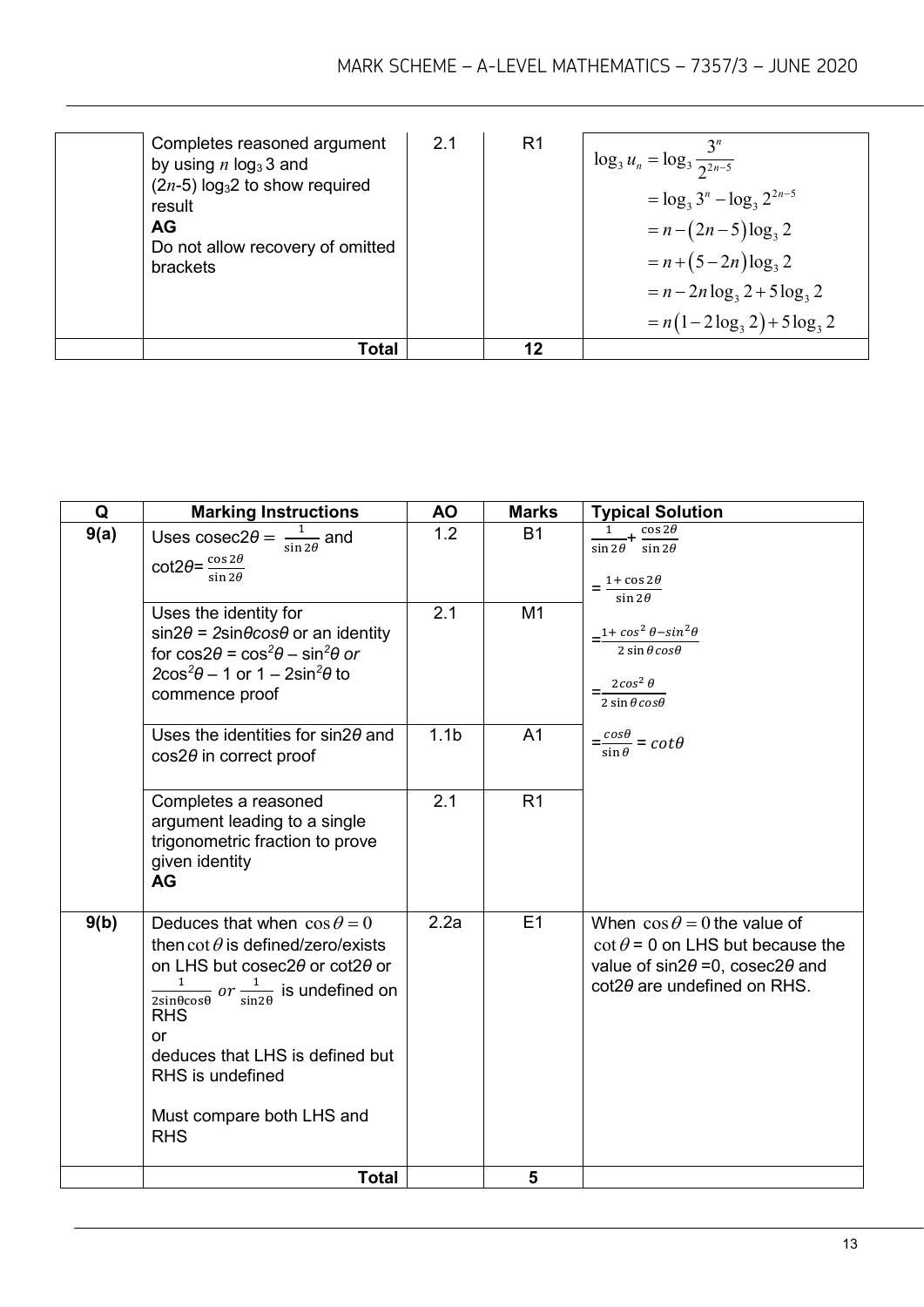|    | <b>Marking Instructions</b> | ΑO             | <b>Marks</b> | <b>Typical Solution</b> |
|----|-----------------------------|----------------|--------------|-------------------------|
| 10 | Circles correct answer      | 1 <sub>b</sub> | Β1           | 0.11                    |
|    |                             | Total          |              |                         |

|    | <b>Marking Instructions</b> | <b>AO</b>       | <b>Marks</b> | <b>Typical Solution</b> |
|----|-----------------------------|-----------------|--------------|-------------------------|
| 11 | Circles correct answer      | .1 <sub>b</sub> | B1           | 8.24                    |
|    | Total                       |                 |              |                         |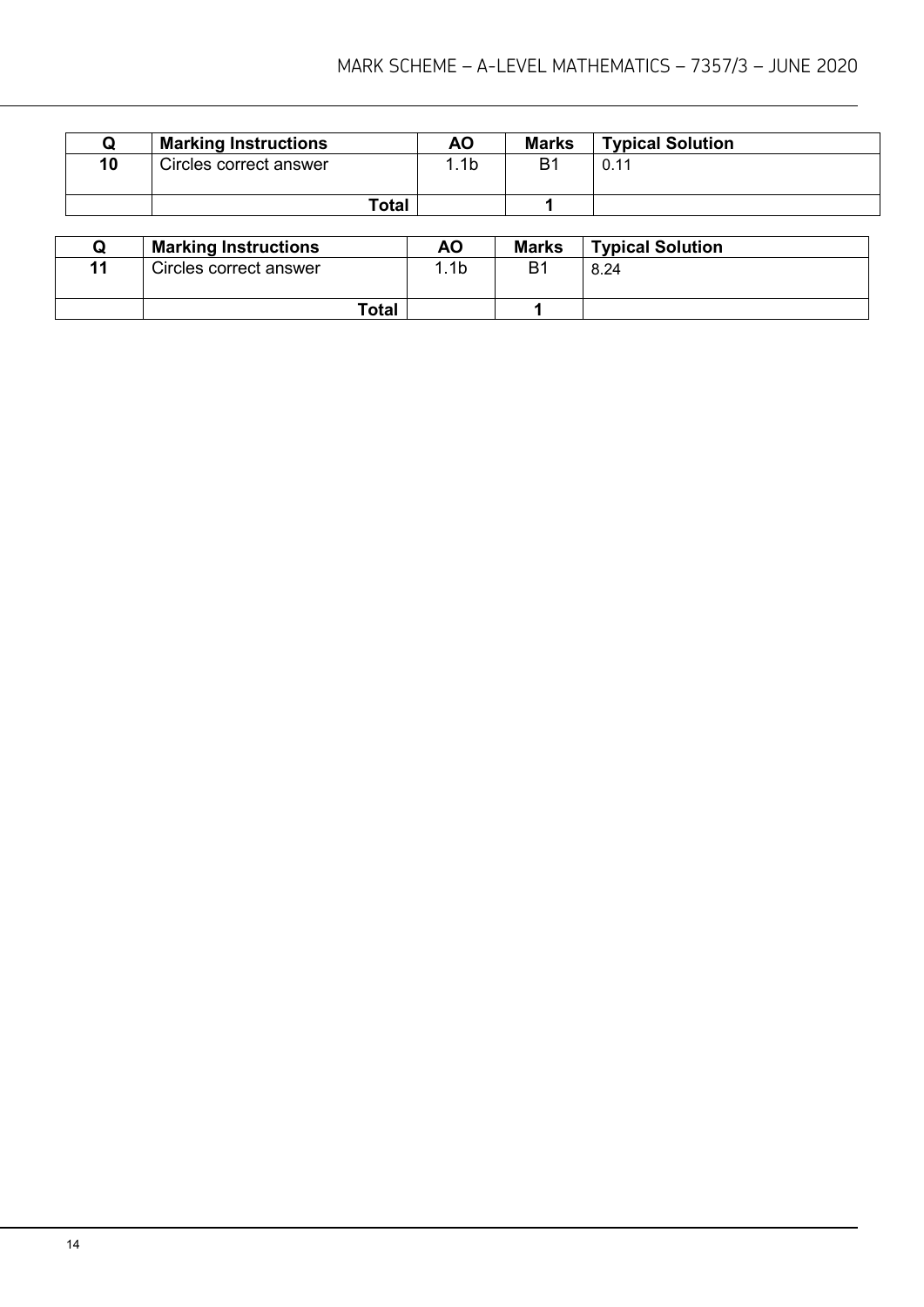| Q     | <b>Marking Instructions</b>                                                                                                                                                                                                                                                                                                                                                                     | <b>AO</b>        | <b>Marks</b> | <b>Typical Solution</b>                                                                                                                                       |
|-------|-------------------------------------------------------------------------------------------------------------------------------------------------------------------------------------------------------------------------------------------------------------------------------------------------------------------------------------------------------------------------------------------------|------------------|--------------|---------------------------------------------------------------------------------------------------------------------------------------------------------------|
| 12(a) | Compares correctly the medians<br>and infers that London is greater<br>Must use median only<br>References to values (London<br>142 and North West 129), if<br>used, must be correct                                                                                                                                                                                                             | 2.2 <sub>b</sub> | E1           | Central tendency<br>Median in London is greater than<br>the median in the North West<br>Spread<br>Range in London is less than the<br>range in the North West |
|       | Compares correctly the ranges<br>and infers that London is less<br>or<br>compares correctly the<br>IQR/SIQR and infers that<br>London's IQR/SIQR is greater<br>Must use range/IQR/SIQR only<br>References to values, range<br>(London 307 and North West<br>343) /IQR (London 49 and North<br>West 37) /SIQR (London 143.5<br>and North West 136.5) if used,<br>must be correct                 | 2.2 <sub>b</sub> | E1           |                                                                                                                                                               |
| 12(b) | Gives one reason why his<br>conclusion may be invalid                                                                                                                                                                                                                                                                                                                                           | 2.4              | E1           | Not all makes of car are included in<br>the database                                                                                                          |
|       | Gives a second reason why his<br>conclusion may be invalid<br>Other reasons<br>Some values for $CO2$ or CO are<br>missing in the LDS<br>LDS has outliers/skewed<br>LDS uses $CO2$ or CO from cars<br>only<br>LDS on shows data for cars<br>registered in 2002 and 2016<br>Values in the LDS were not<br>exact or have been rounded<br>Information not representative of<br>England<br><b>OE</b> | 2.4              | E1           | Not all English regions are included                                                                                                                          |
|       | <b>Total</b>                                                                                                                                                                                                                                                                                                                                                                                    |                  | 4            |                                                                                                                                                               |

|          | <b>Marking Instructions</b>                        | <b>AO</b> | <b>Marks</b>   | <b>Typical Solution</b> |
|----------|----------------------------------------------------|-----------|----------------|-------------------------|
| 13(a)(i) | Calculates the correct<br>probability<br><b>OE</b> | .1b       | B <sup>1</sup> | $\frac{18}{1}$<br>25    |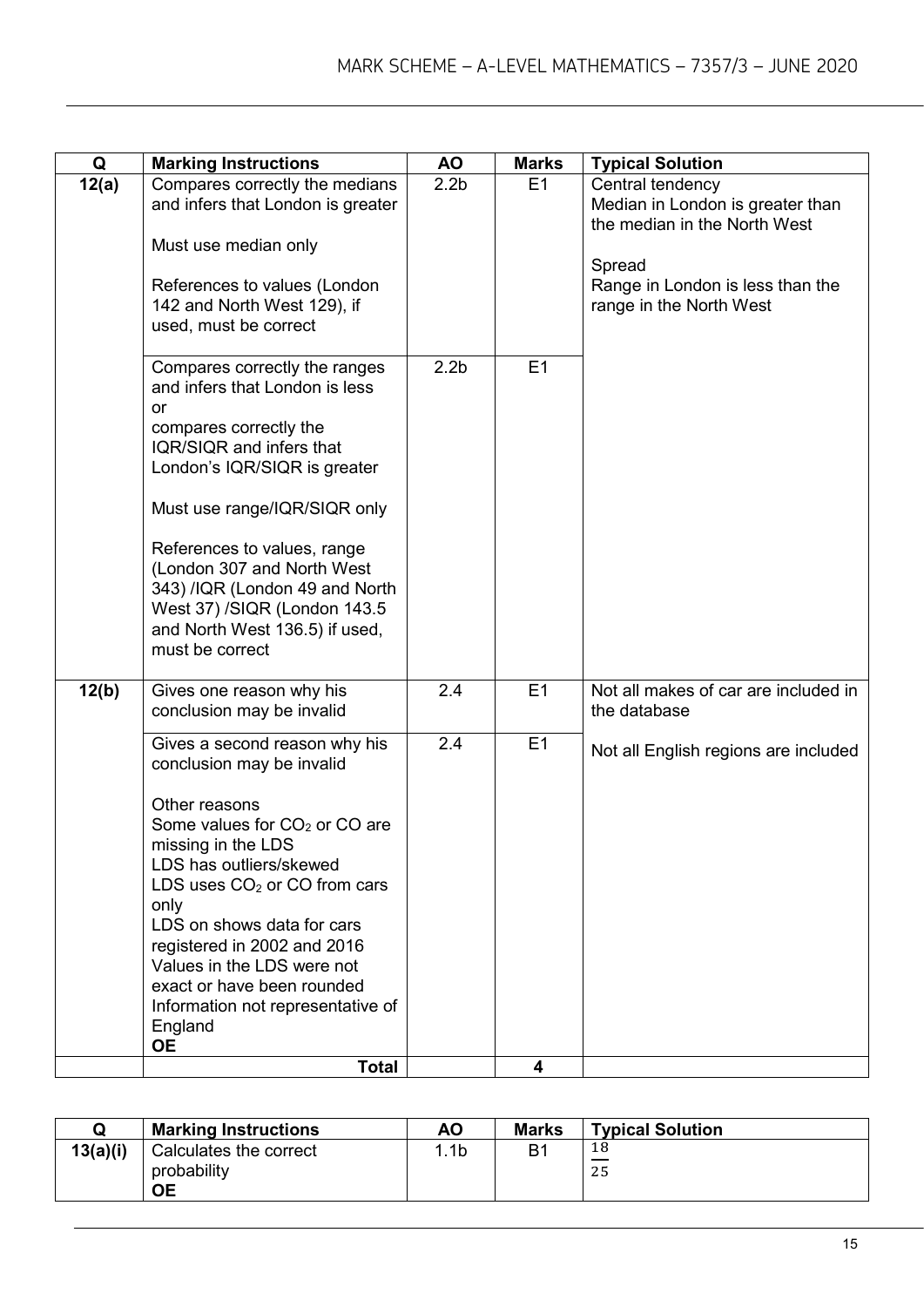|           | <b>Total</b>                                                                                                        |                  | 6              |                                                                             |
|-----------|---------------------------------------------------------------------------------------------------------------------|------------------|----------------|-----------------------------------------------------------------------------|
|           | Obtains the correct probability<br><b>AWRT</b> 0.16<br>Do not allow 0.16 coming from<br>incorrect working           | 1.1 <sub>b</sub> | A <sub>1</sub> |                                                                             |
| 13(c)     | Finds P(all three secondary<br>teachers)<br>PI by correct answer                                                    | 3.1 <sub>b</sub> | M1             | $\frac{109}{200} \times \frac{108}{199} \times \frac{107}{198}$<br>$= 0.16$ |
|           | Obtains the correct probability<br><b>OE</b><br><b>AWRT</b> 0.84                                                    | 1.1 <sub>b</sub> | A <sub>1</sub> |                                                                             |
| 13(b)     | Finds the total male teachers<br><b>PI</b> if $\frac{56}{200}$ seen or by correct<br>answer                         | 1.1a             | M1             | $9 + 24 + 23 = 56$<br>$=\frac{47}{1}$<br>56                                 |
| 13(a)(ii) | Calculates the correct<br>probability<br><b>OE</b><br>Allow value truncated to 0.76 or<br>rounded to 0.77 or better | 1.1 <sub>b</sub> | <b>B1</b>      | 153<br>200                                                                  |
|           |                                                                                                                     |                  |                |                                                                             |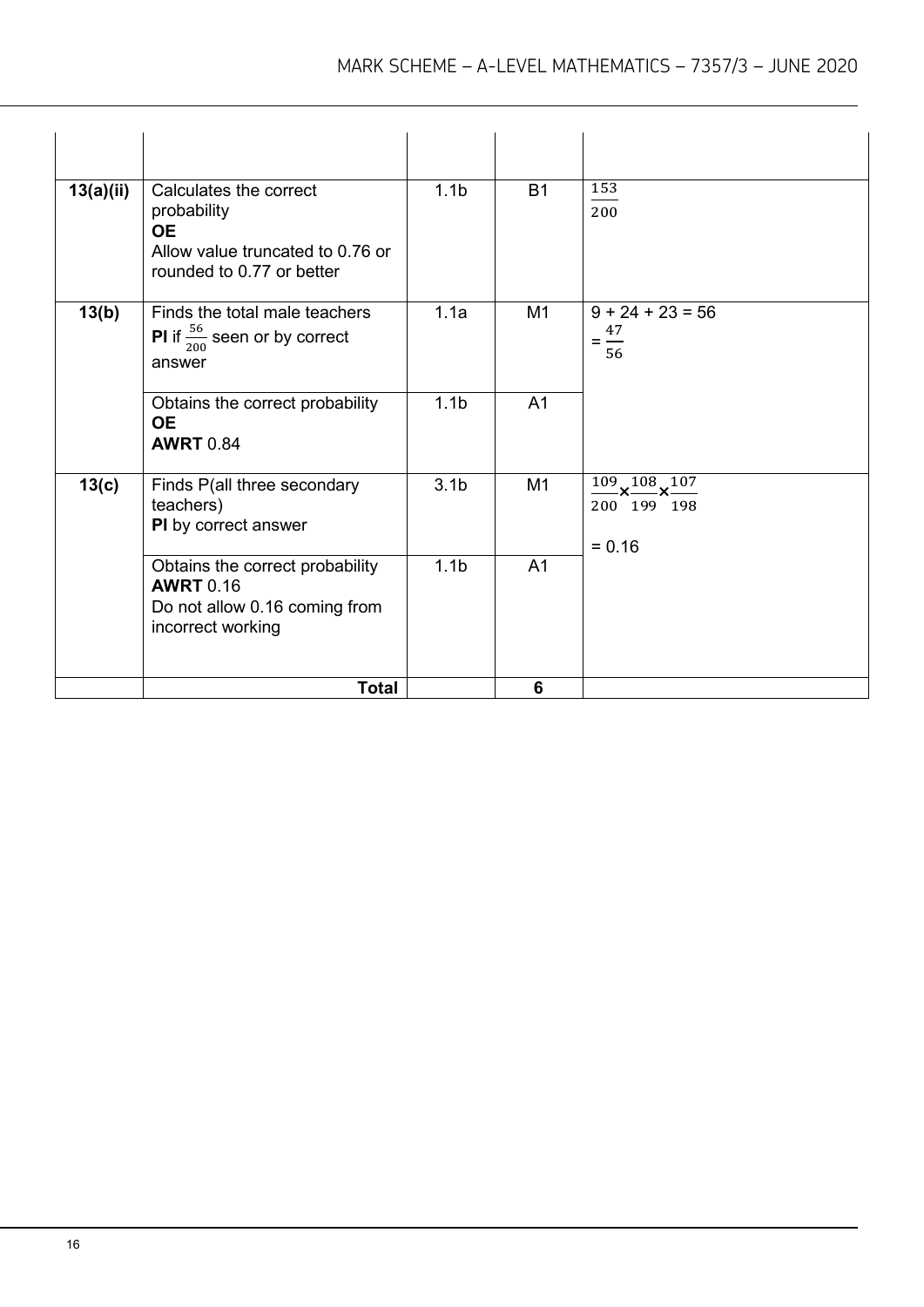| Q  | <b>Marking Instructions</b>                                                                                                                                                                                                                                                                                                                                                                                                              | ΑO               | <b>Marks</b>     | <b>Typical Solution</b>                                                                                                                     |
|----|------------------------------------------------------------------------------------------------------------------------------------------------------------------------------------------------------------------------------------------------------------------------------------------------------------------------------------------------------------------------------------------------------------------------------------------|------------------|------------------|---------------------------------------------------------------------------------------------------------------------------------------------|
| 14 | States both hypotheses<br>correctly for two-tailed test<br>Accept <b>population</b> mean for $\mu$                                                                                                                                                                                                                                                                                                                                       | 2.5              | <b>B1</b>        | $X$ = waiting times, in hours<br>$H_0: \mu = 4$<br>$H_1$ : $\mu \neq 4$                                                                     |
|    | Calculates mean of the sample<br><b>PI</b> in equation<br>Accept $\bar{x}$ = [4.12, 4.13]                                                                                                                                                                                                                                                                                                                                                | 1.1a             | M1               | $\overline{x} = \frac{49.5}{12} = 4.125$<br>$4.125 - 4$                                                                                     |
|    | Formulates the test statistic or<br>uses the correct distribution of<br>their sample mean<br>PI by correct test statistic value<br>or calculates probability<br>or<br>identifies acceptance region<br>Condone $4 - 4.125$                                                                                                                                                                                                                | 1.1a             | M <sub>1</sub>   | Test statistic = $\frac{1}{0.8}$<br>$\sqrt{12}$<br>$= 0.541$<br>Critical value 1.65<br>0.541 < 1.65                                         |
|    | Obtains the correct value of the<br>test statistic [0.519, 0.563]<br>or<br>obtains the correct probability<br>$[0.286, 0.302]$ or $[0.57, 0.604]$<br><b>or</b><br>obtains the correct acceptance<br>region of [3.62, 4.38]                                                                                                                                                                                                               | 1.1 <sub>b</sub> | A <sub>1</sub>   | Accept $H_0$<br>There is insufficient evidence to<br>suggest that the mean waiting time<br>at this hospital's A&E department<br>has changed |
|    | Compares their value of test<br>statistic [0.519, 0.563] with their<br>critical value [1.64, 1.65]<br>Allow critical value [-4, 4] except<br>$±0.1$ or $±0.05$<br><b>or</b><br>compares their probability<br>[0.286,0.302] with 0.05 or<br>compares their probability [0.57,<br>0.604] with 0.10<br><b>or</b><br>compares their sample mean<br>[4.12, 4.13] with their<br>acceptance region [3.62, 4.38]<br>Do not allow negative region | 1.1 <sub>b</sub> | B <sub>1</sub> F |                                                                                                                                             |
|    | Compares values correctly and<br>infers $H_0$ is not rejected<br><b>CSO</b><br>Allow reference to $H_1$                                                                                                                                                                                                                                                                                                                                  | 2.2 <sub>b</sub> | A <sub>1</sub>   |                                                                                                                                             |
|    | Concludes correctly in context<br>that there is <b>insufficient</b><br>evidence to suggest that the<br>mean waiting time at this<br>hospital's A&E department has<br>changed                                                                                                                                                                                                                                                             | 3.2a             | R <sub>1</sub>   |                                                                                                                                             |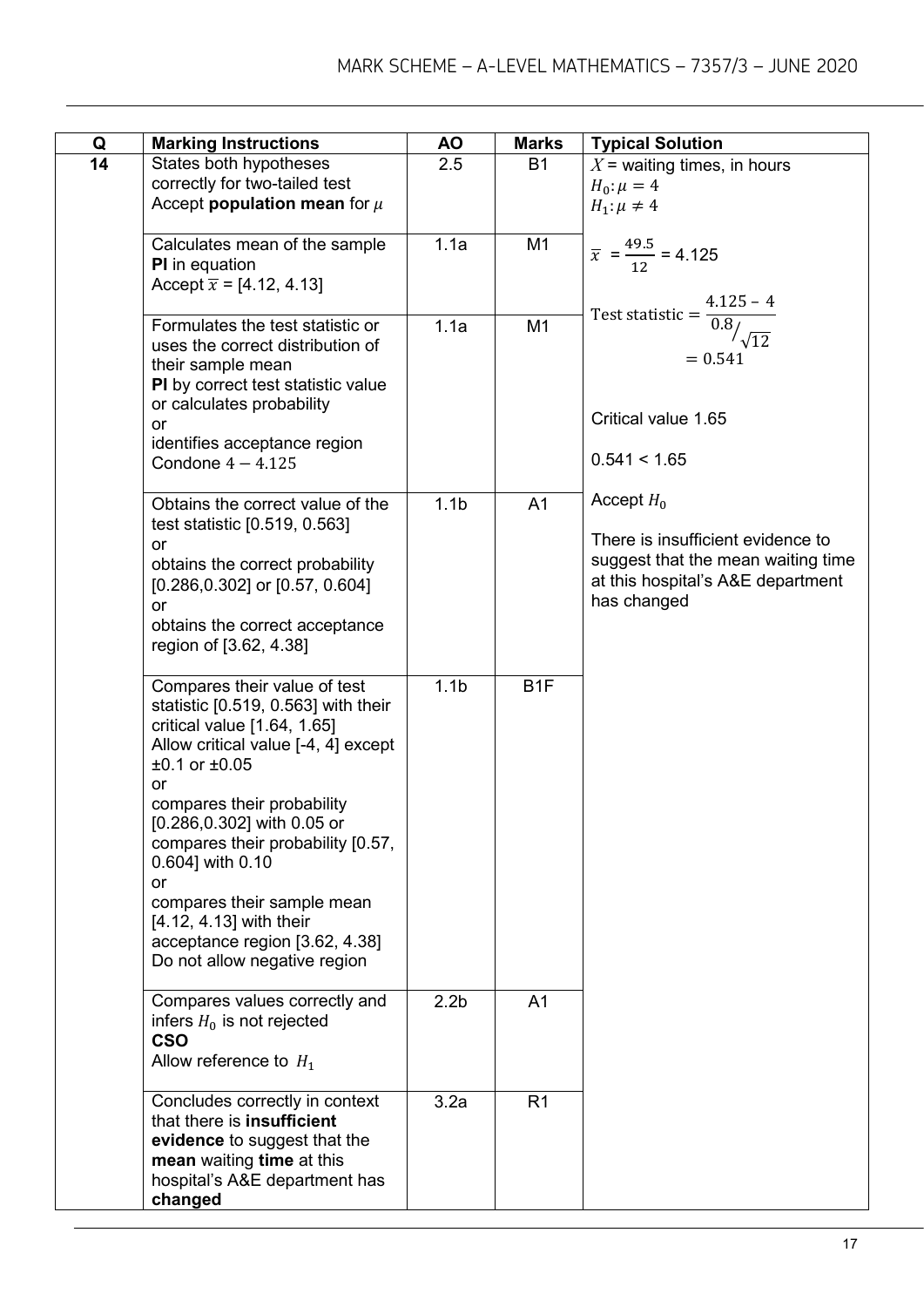| <b>CSO</b> |  |  |
|------------|--|--|
| Total      |  |  |

| Q     | <b>Marking Instructions</b>                                                                                                                                                                              | <b>AO</b>        | <b>Marks</b>    | <b>Typical Solution</b>                                                                                                                  |
|-------|----------------------------------------------------------------------------------------------------------------------------------------------------------------------------------------------------------|------------------|-----------------|------------------------------------------------------------------------------------------------------------------------------------------|
| 15(a) | Uses correct proportion to find<br>either category<br>PI by correct answer<br>Accept 24 or 25 for 24.9 and 45<br>or 46 for 45.1                                                                          | 1.1a             | M1              | $\frac{4735}{4735}$ × 70 = 24.9<br>13300<br>$= 25$ under 30 years old<br>$\frac{8565}{13300}$ × 70 = 45.1                                |
|       | Obtains the correct number of<br>under 30 years old and 30 years<br>old and over<br>Accept 24 paired with 46<br><b>ISW</b>                                                                               | 1.1 <sub>b</sub> | A <sub>1</sub>  | $= 45$ above 30 years old                                                                                                                |
| 15(b) | Sets up enumerated population<br>using valid numbering stating<br>range used OE                                                                                                                          | 2.4              | E1              | Give each member under 30 years<br>old a number from 1 to 4735<br>Generate random four-digit                                             |
|       | Explains how to obtain random<br>numbers using calculator or<br>number generator<br>Must refer to replacement if<br>using alternative suitable<br>method eg hat or lottery                               | 2.4              | E1              | integers using a calculator<br>Continue until 25 different numbers<br>have been identified and select the<br>members given those numbers |
|       | Explains how to select their<br>amount of people under 30<br>years old ensuring different<br>numbers chosen OE<br>Must state ignore repeats if<br>using alternative suitable<br>method eg hat or lottery | 2.4              | E <sub>1F</sub> |                                                                                                                                          |
|       | <b>Total</b>                                                                                                                                                                                             |                  | 5               |                                                                                                                                          |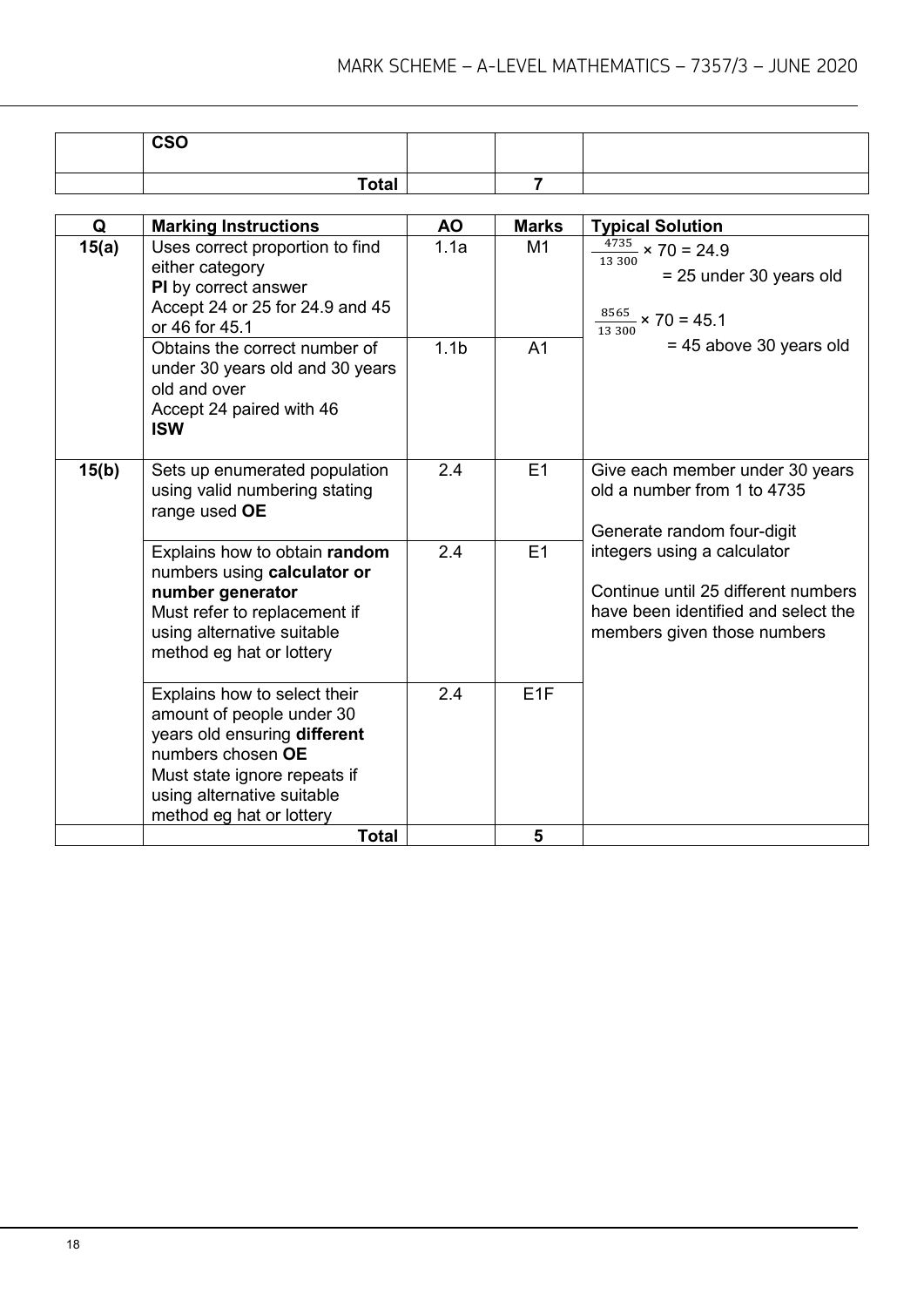| Q  | <b>Marking Instructions</b>                                                                                                                                                                                                           | <b>AO</b>        | <b>Marks</b>   | <b>Typical Solution</b>                                                                                                                    |
|----|---------------------------------------------------------------------------------------------------------------------------------------------------------------------------------------------------------------------------------------|------------------|----------------|--------------------------------------------------------------------------------------------------------------------------------------------|
| 16 | States both hypotheses<br>correctly for one-tailed test<br>Do not accept $r = 0$ and $r > 0$<br>Accept $\rho$ in words eg.<br>$H_0$ :No correlation/coefficient is 0<br>$H_1$ : Positive<br>correlation/coefficient > 0               | 2.5              | <b>B1</b>      | $H_0$ : $\rho = 0$<br>$H_1$ : $\rho > 0$<br>0.379 < 0.4622<br>Accept $H_0$<br>There is insufficient evidence to                            |
|    | Compares given critical value<br>0.4622 with the given correlation<br>0.379 coefficient<br>Condone 0.462 or 0.46 or 0.5<br>for 0.4622<br>Condone 0.38 or 0.4 for 0.379                                                                | 3.5a             | M <sub>1</sub> | suggest that there is a positive<br>correlation between the hours of<br>revision and the scores achieved<br>by them in their A level exams |
|    | Compares given critical value<br>0.4622 with the given correlation<br>0.379 coefficient correctly and<br>infers $H_0$ is not rejected<br>Allow reference to $H_1$                                                                     | 2.2 <sub>b</sub> | A <sub>1</sub> |                                                                                                                                            |
|    | Concludes correctly in context<br>that there is <b>insufficient</b><br>evidence to suggest that there<br>is positive correlation between<br>the <b>hours</b> of revision and the<br>scores achieved by them in<br>their A level exams | 3.2a             | R <sub>1</sub> |                                                                                                                                            |
|    | <b>Total</b>                                                                                                                                                                                                                          |                  | 4              |                                                                                                                                            |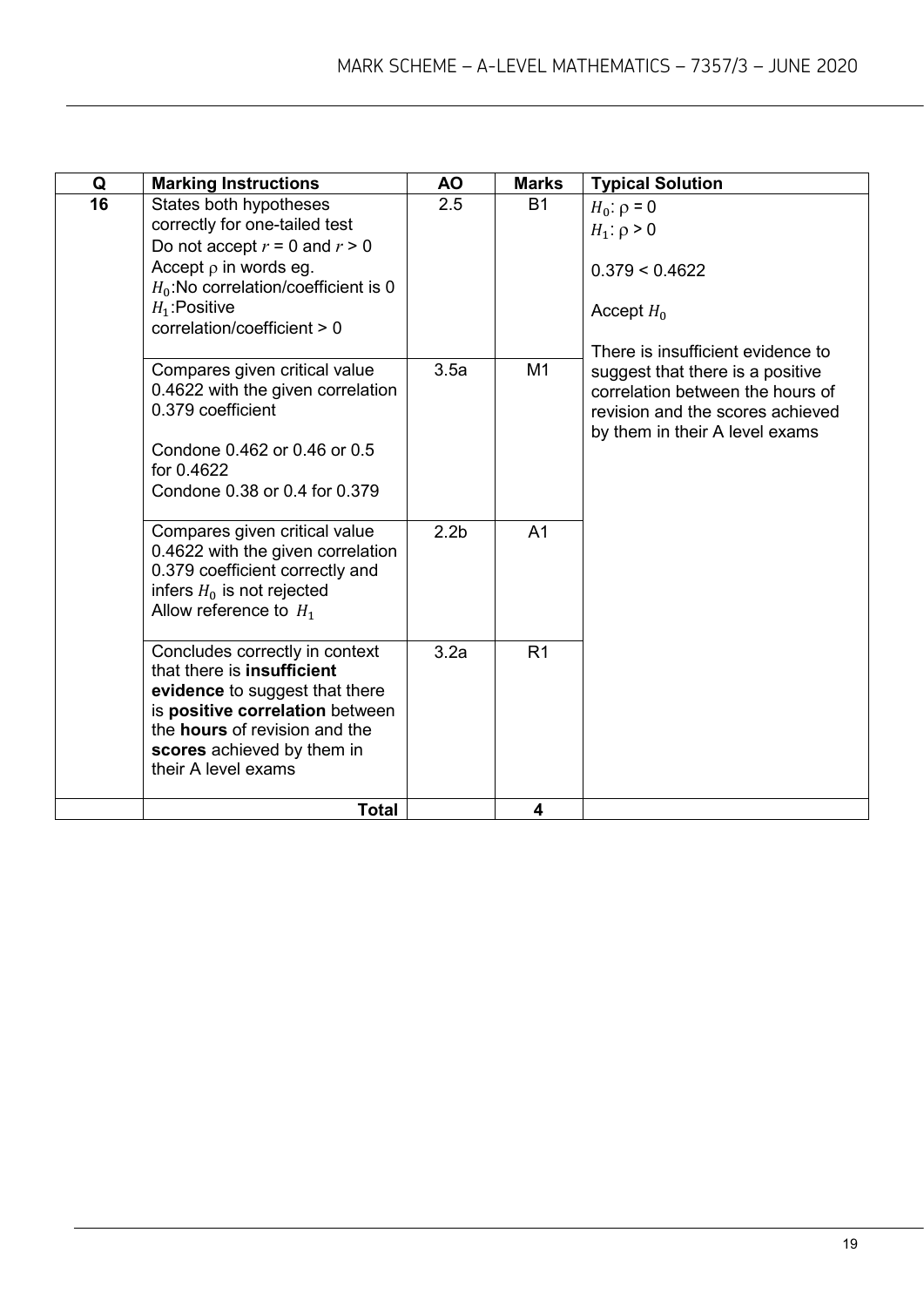| Q         | <b>Marking Instructions</b>                                                                                                                | <b>AO</b>        | <b>Marks</b>   | <b>Typical Solution</b>                                           |
|-----------|--------------------------------------------------------------------------------------------------------------------------------------------|------------------|----------------|-------------------------------------------------------------------|
| 17(a)(i)  | States correct probability OE                                                                                                              | 1.2              | <b>B1</b>      | 1                                                                 |
| 17(a)(ii) | Calculates the correct<br>probability<br><b>AWFW</b> [0.817, 0.82]                                                                         | 1.1 <sub>b</sub> | <b>B1</b>      | 0.818                                                             |
| 17(b)     | Standardises correctly<br>PI by correct answer                                                                                             | 3.1 <sub>b</sub> | M <sub>1</sub> | $\frac{x-\mu}{1.5} = \frac{x-8}{1.5}$                             |
|           | Obtains correct value of $x$<br><b>AWFW</b> [6.07, 6.08]<br><b>ISW</b>                                                                     | 1.1 <sub>b</sub> | A <sub>1</sub> | $x = 6.08$                                                        |
| 17(c)     | Obtains z value from inverse<br>normal distribution<br><b>AWFW</b> [0.67, 0.68] or<br>$[-0.68, -0.67]$<br>PI by correct answer or equation | 1.1 <sub>b</sub> | <b>B1</b>      | $z = -0.6745$<br>$5 - 7 = -0.6745$<br>$\sigma$<br>$\sigma$ = 2.97 |
|           | Uses $\frac{7-5}{\sigma}$ or $\frac{5-7}{\sigma}$<br>PI by correct equation                                                                | 3.1 <sub>b</sub> | M1             |                                                                   |
|           | Forms an equation using<br>$\frac{7-5}{a}$ or $\frac{5-7}{a}$ and their z value<br>Accept $z = [-4, 4]$ except $\pm 0.25$                  | 1.1a             | M <sub>1</sub> |                                                                   |
|           | Obtains correct value of<br>standard deviation<br><b>AWFW</b> [2.94, 2.99]<br>CAO<br><b>ISW</b>                                            | 1.1 <sub>b</sub> | A <sub>1</sub> |                                                                   |
|           | <b>Total</b>                                                                                                                               |                  | 8              |                                                                   |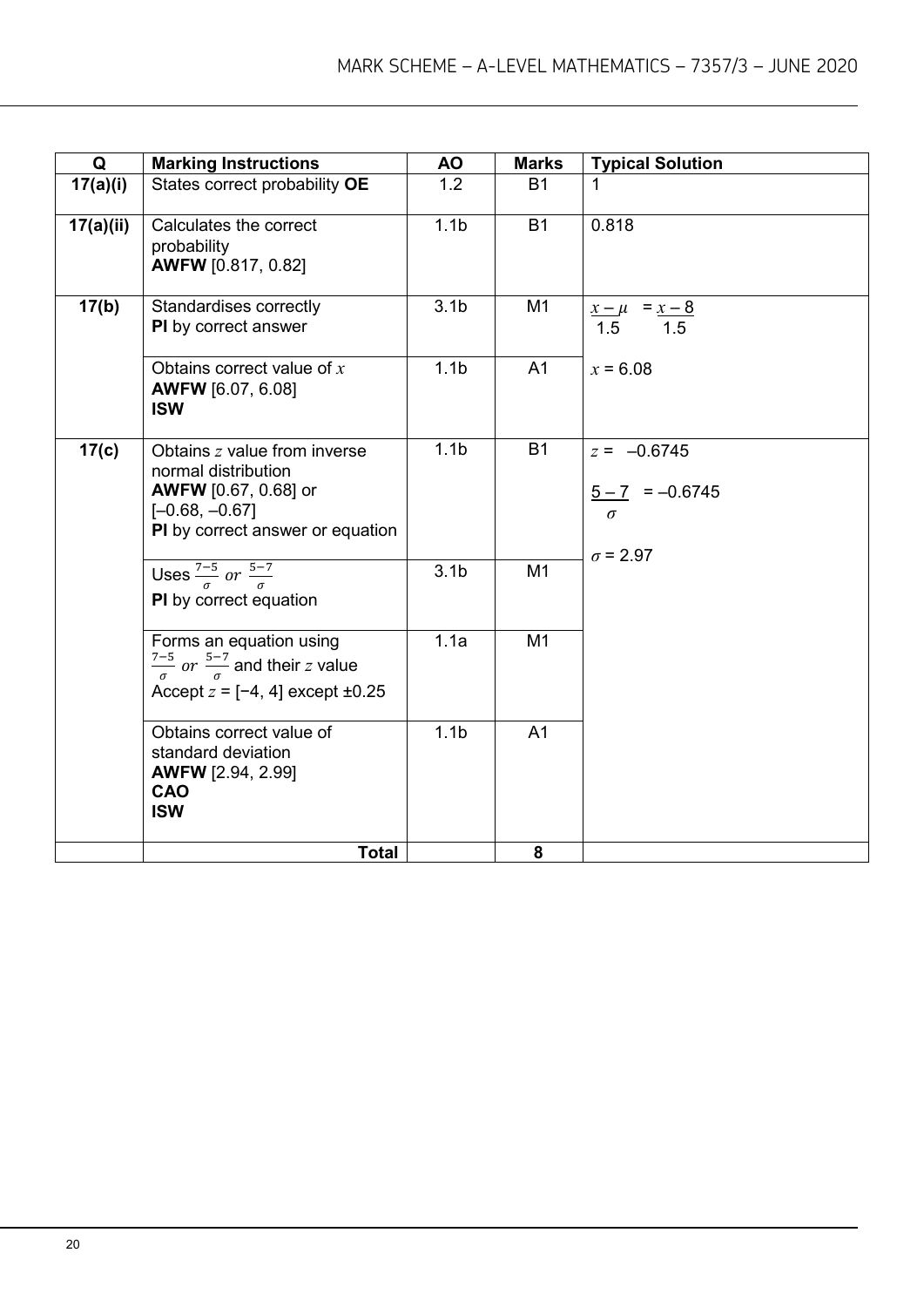| Q          | <b>Marking Instructions</b>                                                                                                                                                                                                                                                                                                              | <b>AO</b>        | <b>Marks</b>   | <b>Typical Solution</b>                                                                 |
|------------|------------------------------------------------------------------------------------------------------------------------------------------------------------------------------------------------------------------------------------------------------------------------------------------------------------------------------------------|------------------|----------------|-----------------------------------------------------------------------------------------|
| 18(a)(i)   | States the binomial distribution<br>with $n = 30$ , $p = 0.25$<br>or<br>states $P(X = 5) = P(X \le 5) -$<br>$P(X \leq 4)$<br><b>or</b><br>uses the binomial formula with<br>$\binom{30}{5}$ 0.25 <sup>5</sup> 0.75 <sup>25</sup><br><b>PI</b> by correct answer                                                                          | 3.3              | M1             | $X \sim B(30, 0.25)$<br>$P(X = 5) = 0.1047$                                             |
|            | Obtains correct probability<br><b>AWRT 0.105</b><br><b>ISW</b>                                                                                                                                                                                                                                                                           | 1.1 <sub>b</sub> | A <sub>1</sub> |                                                                                         |
| 18(a)(ii)  | States the binomial distribution<br>with $n = 30$ , $p = 0.40$<br>or<br>states $P(X < 15) = P(X \le 14)$<br><b>PI</b> by $P(X \le 15) = 0.9029$ or by<br>correct answer                                                                                                                                                                  | 3.3              | M <sub>1</sub> | $X \sim B(30, 0.40)$<br>$P(X < 15) = P(X \le 14)$<br>$= 0.8246$                         |
|            | Obtains correct probability<br><b>AWRT 0.825</b><br><b>ISW</b>                                                                                                                                                                                                                                                                           | 1.1 <sub>b</sub> | A <sub>1</sub> |                                                                                         |
| 18(a)(iii) | States the binomial distribution<br>with $n = 30$ , $p = 0.70$<br>PI by $P(X \le 19) = 0.2696$ or 0.27<br>of $P(X \ge 21) = 0.5888$ or by<br>correct answer<br>or<br>states the binomial distribution<br>with $n = 30$ , $p = 0.30$<br>Pl by $P(Y \ge 10) = 0.4112$ or 0.41<br>or $P(Y \ge 11) = 0.2696$ or 0.27 or<br>by correct answer | 1.1 <sub>b</sub> | <b>B1</b>      | $X \sim B(30, 0.70)$<br>$P(X \ge 20) = 1 - P(X \le 19)$<br>$= 1 - 0.2696$<br>$= 0.7304$ |
|            | Uses B(30, 0.7) to calculate<br>$P(X \le 19)$ = 0.2696 or 0.27<br>or<br>states $P(X \ge 20) = 1 - P(X \le 19)$<br><b>or</b><br>uses $B(30, 0.3)$ to calculate<br>$P(Y \ge 10) = 0.4111$ or 0.41 or<br>$P(Y \ge 11) = 0.2696$ or 0.27                                                                                                     | 3.4              | M <sub>1</sub> |                                                                                         |
|            | Obtains correct probability<br><b>AWFW</b> [0.73, 0.7304]                                                                                                                                                                                                                                                                                | 1.1 <sub>b</sub> | A <sub>1</sub> |                                                                                         |